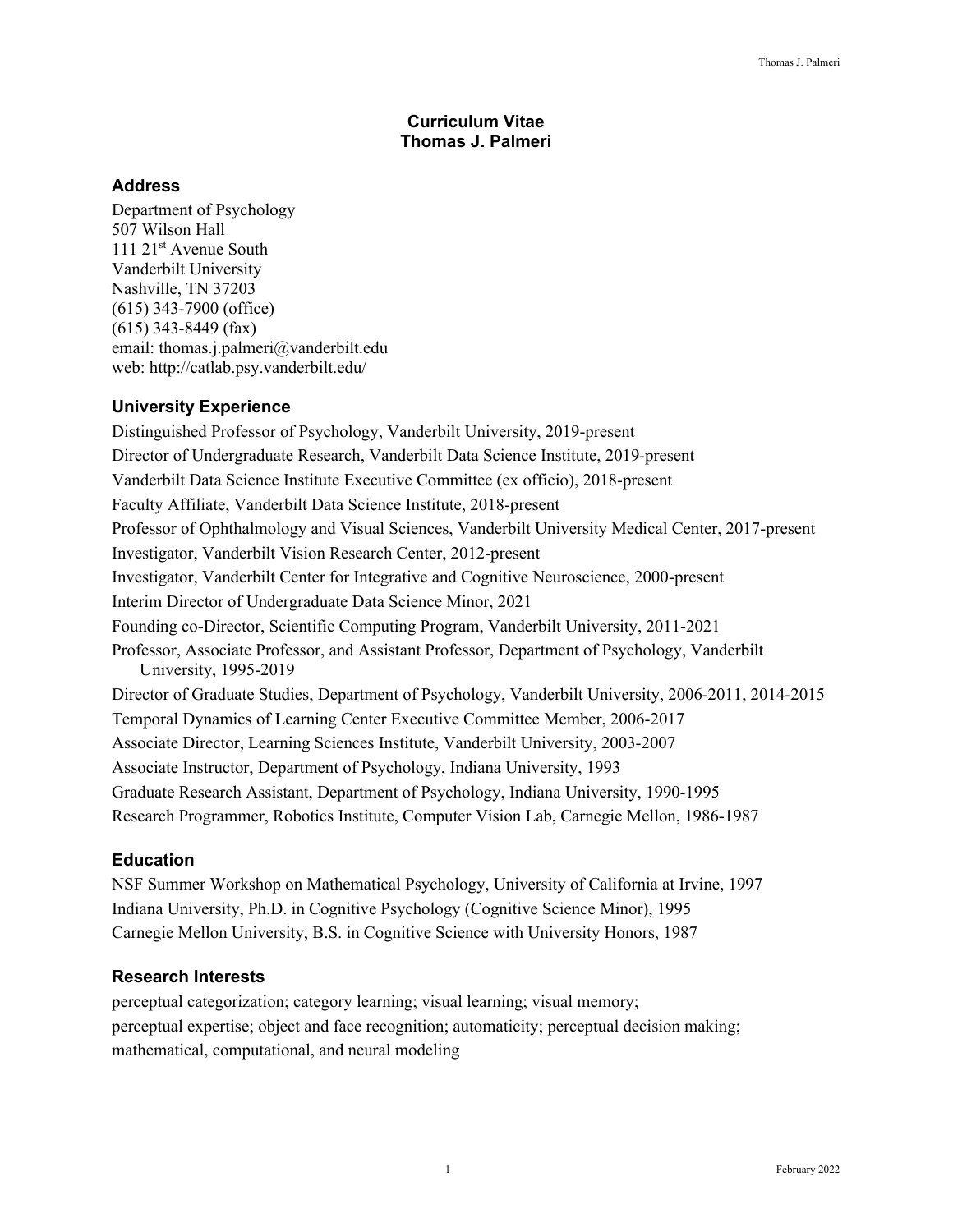### **Honors and Awards**

Chair for Twenty-Five Years of Service as a Faculty Member, 2020 Appointed Distinguished Professor at Vanderbilt, 2019 Elected Fellow of the Association for Psychological Science, 2015 Certificate of Recognition as a Doctoral Mentor from the New York Academy of Sciences, 2014 The Chancellor's Award for Research, 2009 Elected Fellow of the Psychonomics Society, 1998 APA Division of Experimental Psychology New Investigator Award, 1998 Irving J. Saltzman Award for Outstanding Graduate Achievement, Indiana University, 1996 J.R. Kantor Fellow Graduate Award, Indiana University, 1995 Indiana University Cognitive Science Fellowship, 1990 B.S. with University Honors (highest honor conferred), Carnegie Mellon University, 1987 Senior University Scholar, Carnegie Mellon University, 1987 Wayne Rawley Merit Scholarship (2 years), Carnegie Mellon University, 1985 Carnegie Institute of Technology College Scholar, Carnegie Mellon University, 1984 University President's Award for Top 100 Student, Carnegie Mellon University, 1984

## **Editorial Service**

Grant Review Panel Member for:

*National Science Foundation, Computational Cognition Grant Panel National Science Foundation, Perception, Action, and Cognition Panel National Institute of Health, NIMH Conte Centers Grant Panel*

External Grant Reviewer for:

*Air Force Office of Scientific Research Fund for Scientific Research FNRS, Belgium Independent Research Fund Denmark The Israel Science Foundation Katholieke Universiteit Leuven Leverhulme Trust Louisiana Board of Regents National Science Foundation, CISE and SBE directorates New York University Office of Sponsored Programs NYU Abu Dhabi Research Enhancement Fund Research Grants Council of Hong Kong The Wellcome Trust / DBT India Alliance Fellowship Program*

Editorial Service:

Consulting Editor, *Journal of Experimental Psychology: General* (2012-present) Associate Editor, *Cognitive Psychology* (2017-2020) Consulting Editor, *Psychonomic Bulletin & Review* (2011-2019) Editorial Board, *Memory & Cognition* (2009-2018) Guest Editor, *Proceedings of the National Academy of Sciences* (2016) Managing Guest Editor, *Journal of Mathematical Psychology* (2014-2016) Associate Editor, *Frontiers in Psychology - Cognitive Science* (2010-2013) Guest Editor, *Journal of Experimental Psychology: Learning, Memory, and Cognition* (2011-2012) Editorial Board*, Journal of Experimental Psychology: Learning, Memory, and Cognition* (1999-2000)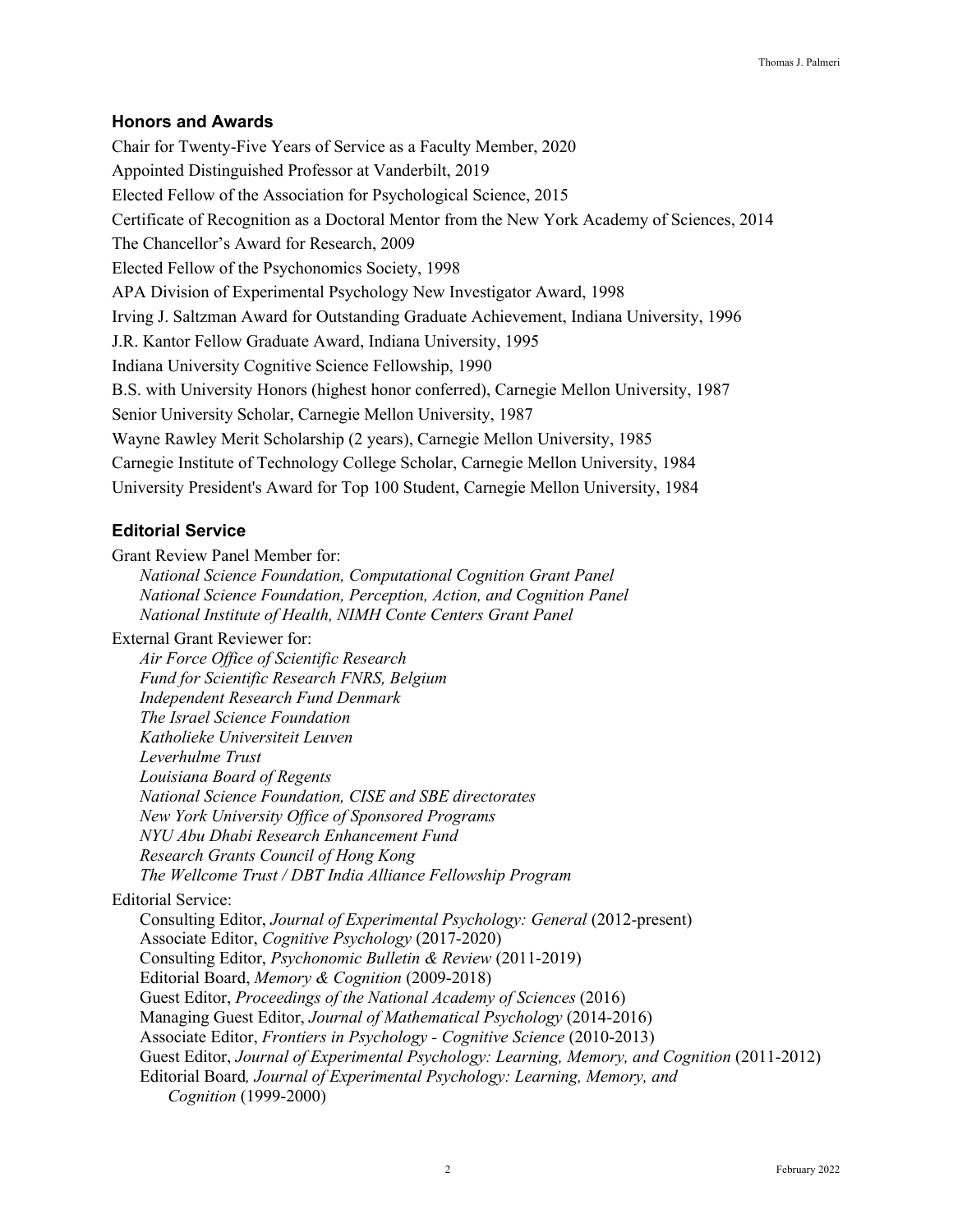Ad Hoc Reviewer for: *Acta Psychologica Annals of the New York Academy of Sciences Attention, Perception, & Psychophysics Australian Journal of Psychology Behavioral and Brain Sciences Behavioral Research Methods Brain and Cognition Brain Research Cahiers de Psychologie Cognitive Cerebral Cortex Cognition Cognitive, Affective, & Behavioral Neuroscience Cognitive Neuropsychology Cognitive Processing Cognitive Psychology Cognitive Science Collabra Cortex Current Biology Current Directions in Psychological Science Decision European Journal of Cognitive Psychology Experimental Brain Research Experimental Psychology Frontiers in Psychology Journal of Applied Research in Memory and Cognition Journal of Cognitive Neuroscience Journal of Experimental Psychology: General Journal of Experimental Psychology: Human Perception and Performance Journal of Experimental Psychology: Learning, Memory, and Cognition Journal of General Psychology Journal of Mathematical Psychology Journal of Memory and Language Journal of Neurophysiology Journal of Vision Memory & Cognition Nature Communications Neural Computation Neurocomputing Neuroimage Neuropsychologia Neuroscience Perception & Psychophysics PLoS Computational Biology PloS One Proceedings of the National Academy of Sciences Psychological Review Psychological Science Psychophysiology Psychonomic Bulletin & Review*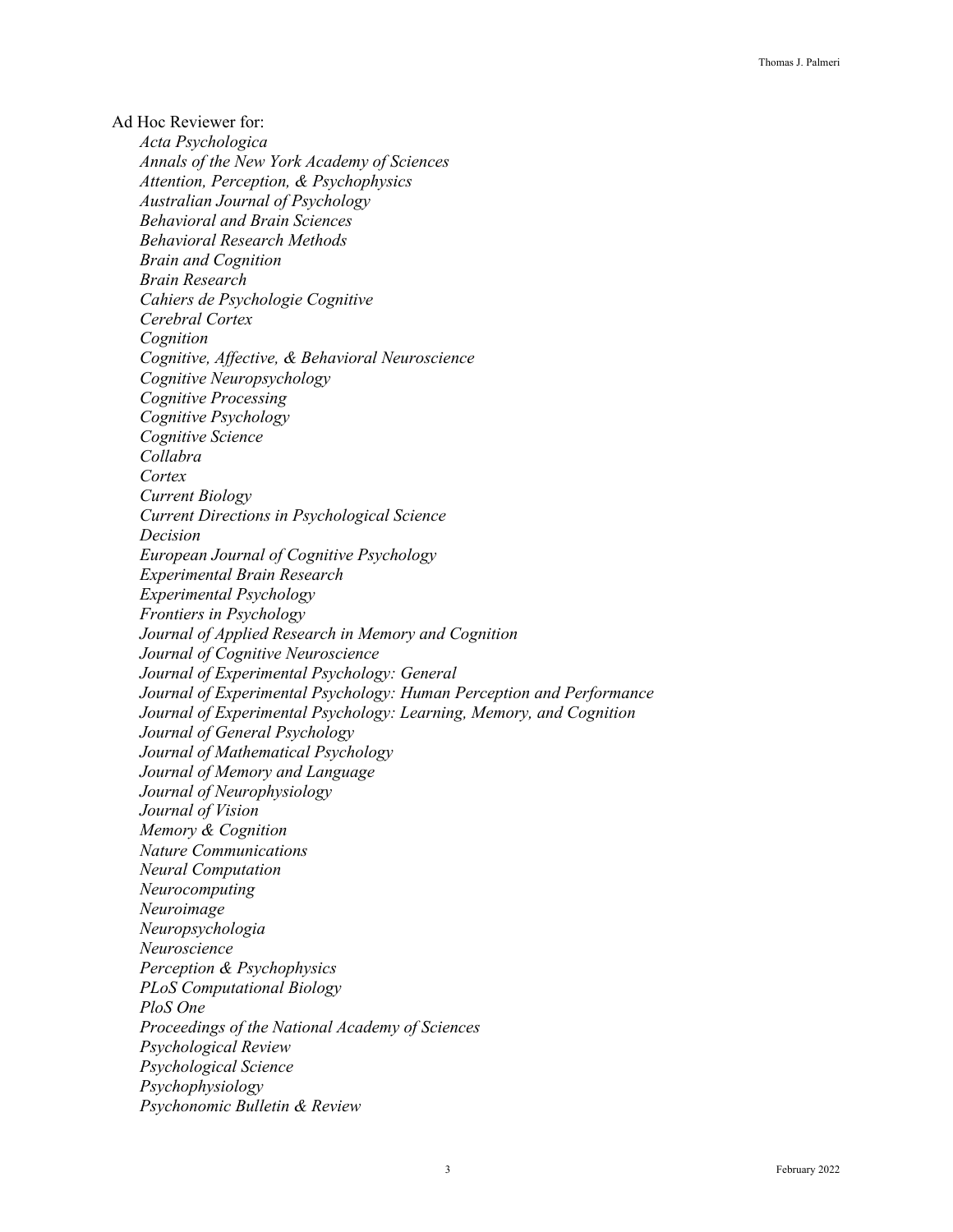*Quarterly Journal of Experimental Psychology Science Advances The Journal of Neuroscience Trends in Cognitive Science Vision Research Visual Cognition WIRES Cognitive Science*

Book Reviewer for: *Blackwell Publishers Cambridge University Press MIT Press Oxford University Press Sage Publishing Springer Wadsworth Publishing Company Wiley Worth Publishers*

Other Reviewing:

*Cognitive Science Society Computational Modeling Prize in Higher-Level Cognition*

# **Other Professional Service**

- Member of *Model-Based Research and Reproducibility Workshop*, Center for Open Science, Charlottesville, VA, 2020
- Selection Committee for the *Australasian Cognitive Neuroscience Society Young Investigator Award*, 2017
- Lecture at the *Model-based Neuroscience Summer School*, Amsterdam, The Netherlands, 2017
- Local Liaison and Program Committee for the *29th Annual Meeting of the Cognitive Science Society*, Nashville, 2006
- Co-organizer of the *31st Annual Meeting of the Society for Mathematical Psychology*, Department of Psychology, Vanderbilt University, 1998
- Panel member on *Mentoring and Teaching Research Ethics*, Indiana University, 1995

### **External Consulting**

Albright-Knox Art Gallery, Buffalo, New York, 2016-2020 Northrup Grummon Corporation, 2015 U.S. Army Research Institute, Senior Research Fellow, 2015

# **College and University Service**

Data Science Minor Governing Board, 2021-present Director of Undergraduate Research, Vanderbilt Data Science Institute, 2019-present Vanderbilt Data Science Institute Executive Committee (*ex officio*), 2018-present Faculty Senate Task Force on Administerial Effectiveness (*co-Chair*), 2020-2022 co-Director, Scientific Computing Program, 2011-2021 Advisory Committee on Scientific Computing (*ex officio*), 2013-2021 Provost's Data Science Next Generation Committee, 2020-2021 Sony Building Renovation Working Group, 2021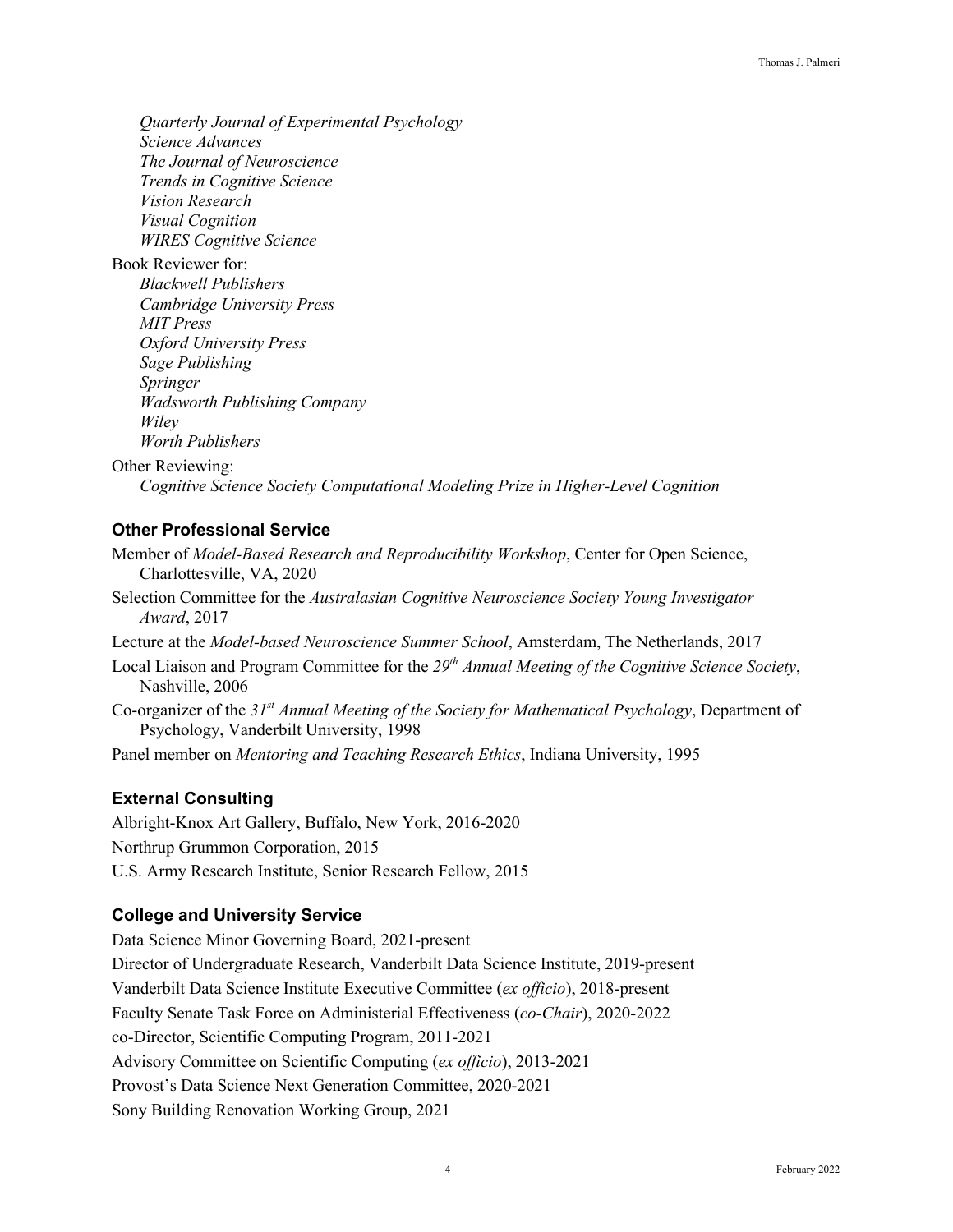Interim Director of Undergraduate Data Science Minor (directed its launch), 2021 Data Science Minor Working Group (*Chair*), 2020-2021 Faculty Search Committee Member, Joint Computer Science / Data Science Institute, 2019-2020 Vanderbilt Institute for Digital Learning Advisory Committee on Digital Literacy, 2017-2018 Provost's Data Science Minor Design Committee (*Chair*), 2018 VVRC Director's Committee, 2015-2018 Director of Computing, Vanderbilt Vision Research Center, 2015-2018 Provost's Data Science Visions Working Group (*Chair of Education Sub-committee*), 2017-2018 Ad Hoc Committee to Propose a Master's Degree in Data Science, 2016-2017 College of Arts and Science Advisory Review Committee (SARC), 2014-2015, 2016-2017 Vanderbilt Provost Faculty Advisory Committee for Research IT, 2015-2016 Vanderbilt Provost Faculty Advisory Committee for Desktop IT (*Acting Chair*), 2014-2016 Mentor for College of Arts & Science's Program in Career Development, 2014-2015 Graduate Faculty Delegate Assembly, 2006-2011, 2014-2015 Vanderbilt Discovery Grant Program Review Committee, 2014 Academic Planning Group for Education Technologies, 2013 Organizing committee for Vanderbilt Educational Neuroscience Conference, 2012 Nomination committee for the Graduate School Founder's Medal, 2011 College of Arts and Science Advisory Review Committee (JARC), 2004, 2010, 2011 The Next Step Graduate School Admissions Panel, 2010 NSF Graduate Research Fellowship Workshop, Panel Member, 2010 ACCRE Faculty Advisory Board, 2007-2010 Speakers and Conferences Committee for the Educational Neuroscience Initiative, 2009 Committee on Graduate Education, College of Arts and Science, 2008-2009 Vanderbilt Graduate School Excalibur User's Group, 2008-2009 Participant in Honors Directors Conference on minority recruiting, 2008, 2009 Vanderbilt University Medical Center Basic Science Planning Committee, 2007-2008 Associate Director, Learning Sciences Institute, 2003-2007 Learning Sciences Institute Advisory Board (*ex officio*), 2005-2007 Undergraduate Premajor Advisor, 2005-2007 GradSTEP Panelist, 2007, 2008 ACCRE Study Group, 2006-2007

# **Departmental Service**

Departmental Ad-Hoc Reappointment, Pretenure, Tenure and Promotion, Promotion Review Committees, 2003 (*Chair*), 2005, 2006 (*Chair*), 2008 (*Chair*), 2009, 2010, 2011 (*Chair*), 2012, 2014, 2015 (*Chair*), 2019 (*Chair*), 2021-2022 (*Chair*) Director of Graduate Studies, Department of Psychology, 2006-2011, 2014-2015

Graduate Studies Committee, 2004, 2006-2011 (*ex officio*), 2014-2015 (*ex officio*)

Departmental Ad-Hoc Committee for Distinguished Alumnus Award, 2013

Departmental Ad Hoc Committee for the Randolph Blake Early Career Award, 2012

Psychological Sciences Web Site Design Committee, 2010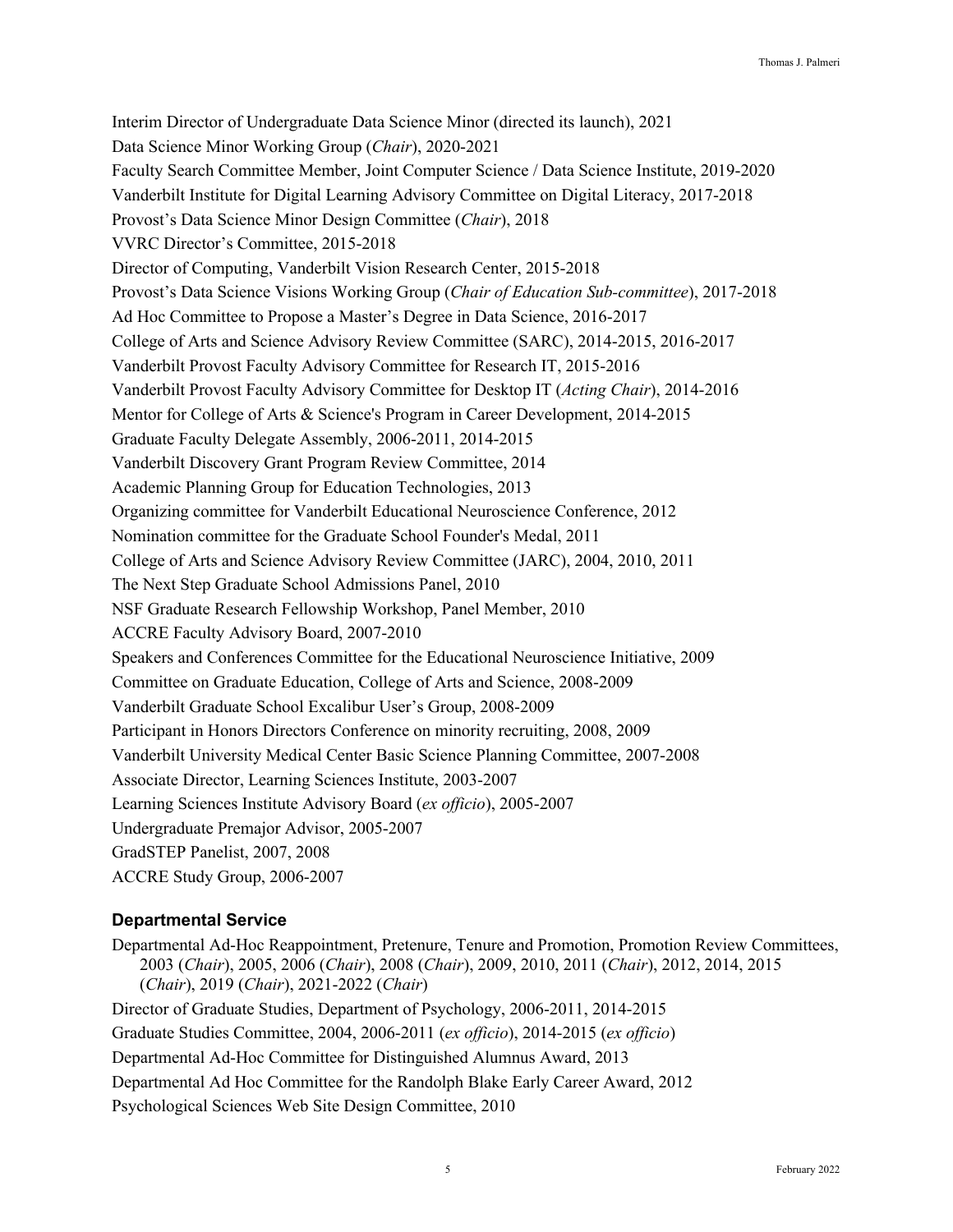Cognition and Cognitive Neuroscience Faculty Search Committee, 2007-2008 (*Chair*) Head of Cognition and Cognitive Neuroscience Area Group, 2004, 2008 Psychology Department Web Site Coordinator, 1996-2000, 2003-2007 Psychological Sciences Web Site Development Committee, 2004-2006 ERP Faculty Search Committee, 2003-2004 (*Chair*) Departmental Faculty-Staff Campaign Coordinator, 2003 Undergraduate Studies Committee, 1997-2006 Organizer of Cognitive Brown Bag Seminar, 1996-1998

### **Outreach**

Panelist on Coding and Computational Thinking, University School of Nashville, 2016 Guest Lecturer in Psychology, University School of Nashville, 2002, 2003

### **Grants**

- *A New Theory of Learning: Linking Memory, Motivation, and Cognitive Control*, Australian Research Council (ARC) Discovery Grant, co-PI (D. Sewell PI), under revision.
- *Stochastic Models of Visual Decision Making and Visual Search*, R01 EY021833, National Eye Institute, \$1,583,958, PI, 9/2020-8/2024.
- *Core Grant in Vision Research*, P30-EY08126, National Eye Institute, Computer Module Director (when submitted) (D. Calkins, PI), 2/2020-1/2025.
- *To Support a Scientific Study Testing Whether Visual Art Training Can Enhance Visual Perception and Visual Cognition,* National Endowment for the Arts, \$85,000, co-PI (R. Davidson PI), 9/2019-8/2021.
- *Explaining Misdiagnoses in the Transition from Competence to Expertise,* Australian Research Council (ARC) Discovery Grant, \$418,000AD, co-PI (M. Wiggins PI), 12/2017-11/2021.
- *Data Science Hardware Mini-Grant*, Vanderbilt Data Science Institute, \$3,685, PI, 2019.
- *Data Science Visions*, Vanderbilt TIPs Program, \$200,000, Senior Collaborator (A. Berlind PI), 8/2017- 7/2019.
- *High-Performance Computer Cluster for Biomedical Research*, S10 OD023680, National Institutes of Health, \$550,000, Senior Investigator (J. Meiler PI), 3/2017-2/2020.
- *Mapping, Measuring, and Modeling Perceptual Expertise*, SMA 1640681, National Science Foundation, \$749,955, co-PI (I. Gauthier PI), 10/2016-9/2020.
- *Stochastic Models of Visual Decision Making and Visual Search*, R01 EY021833, National Eye Institute, \$1,099,000, PI, 12/2014-11/2019.
- *Core Grant in Vision Research*, P30 EY008126, National Eye Institute, Computer Module Director (D. Calkins, PI), 2/2015-1/2020.
- *REU Supplement: Perceptual Categorization in Real-World Expertise*, SBE 1447762. National Science Foundation, \$19,500, PI, 7/2014-6/2016.
- *Perceptual Categorization in Real-World Expertise*, SBE 1257098. National Science Foundation, \$400,000, PI, 7/2013-6/2018.
- *Temporal Dynamics of Learning Center,* SMA 1041755, National Science Foundation, \$18,000,000, PI on Vanderbilt subcontract (approx. \$1,300,000 total anticipated) and member of Executive Committee (G. Cottrell, Center PI), 10/2011-9/2017.
- *Stochastic Models of Visual Search*, R01 EY021833, National Eye Institute, \$702,000, PI, 9/2011-8/2014.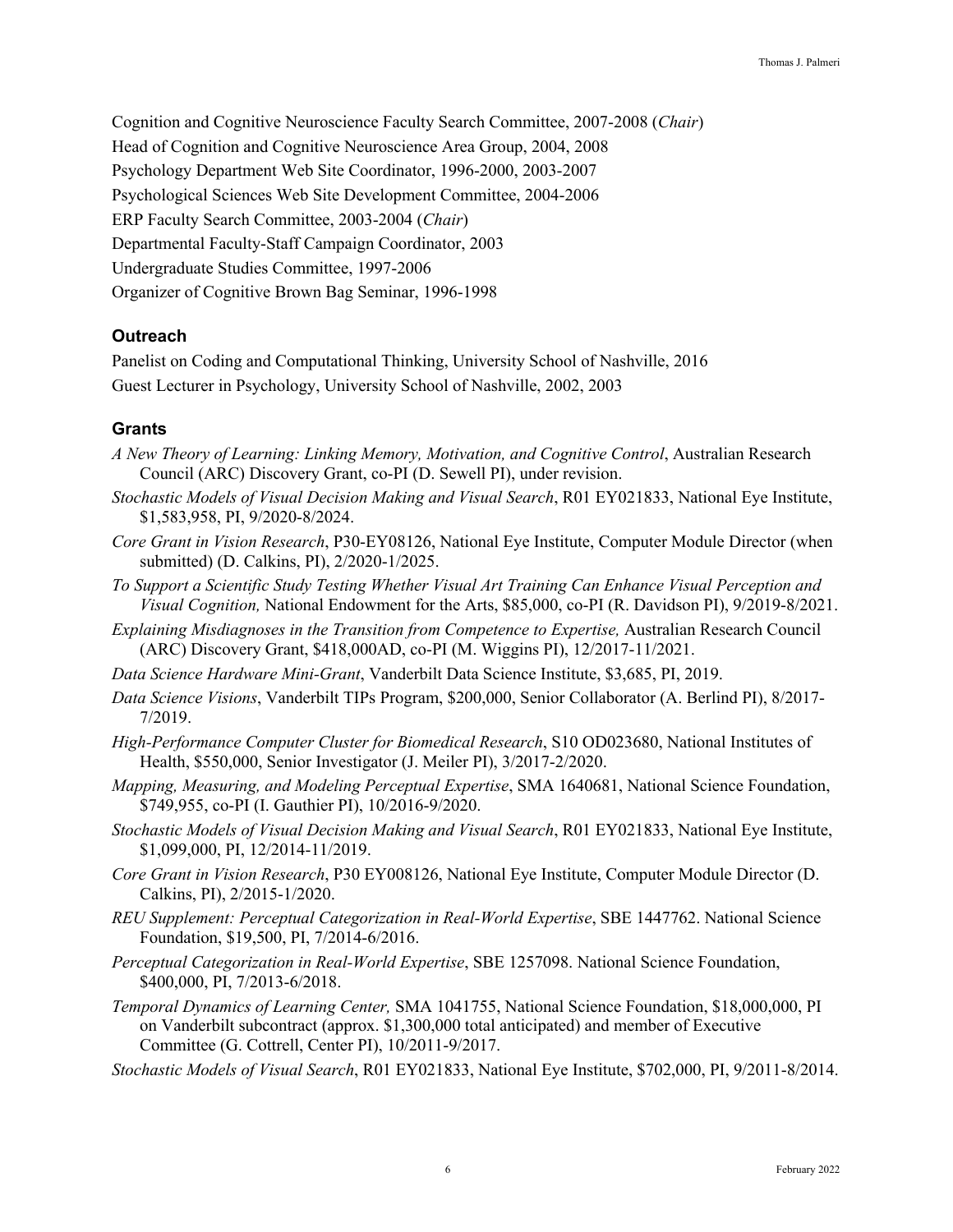- *Online Web-based Experiments of Real-World Perceptual Expertise,* Vanderbilt Discovery Grant, \$48,143, PI, 7/2011-6/2016.
- *Exploring Research Collaborations in Cognitive and Neural Modeling with the University of Melbourne*, Vanderbilt International Office, \$6500, PI, 9/2012-8/2013.
- *TurboComputing with Graphics Card Supercomputers*. IDEAS Program, Vanderbilt University, co-PI (K. Holley-Bockelman PI), \$138,499, 7/2010-6/2013.
- *MRI-R2: Acquisition of a GPU Cluster for Solving n-body Systems in Science and Engineering,* OCI 0959454*,* National Science Foundation, co-PI (G. Walker PI), \$557,746 (\$390,423 NSF / \$167,323 Vanderbilt), 4/2010-3/2013.
- *CPATH: Revitalizing Computing Education Through Computational Science*, CCF 0939164, National Science Foundation, \$299,953, co-PI (B. Bodenheimer PI), 10/2009-9/2013.
- *Adoption of the iRODS Protocol for Permissions and Policy in a Logistical Networking Based Solution for Data Intensive Collaboration within the TDLC*, National Science Foundation, \$114,291, TDLC collaborator (P. Sheldon PI).
- *Saccade Target Selection: Frontal Cortex,* R01 EY008890, National Eye Institute, \$1,558,750, co-PI (J. Schall PI), 2/2011-9/2011.
- *Temporal Dynamics of Learning Center,* SBE 0542013, National Science Foundation, \$15,500,000, PI on Vanderbilt subcontract (\$3,524,029 subcontract total) and member of Executive Committee, (G. Cottrell, Center PI), 10/2006-9/2011.
- *Research Network on Expertise in Object Perception,* James S. McDonnell Foundation, \$1,518,481, co-PI (I. Gauthier PI), 1/2006-12/2010.
- *Understanding Conceptual and Cultural Change: The Role of Expertise and Flexibility in Folk Medicine,*  HSD DHBS05, National Science Foundation, \$646,075, co-PI (N. Ross PI), 10/2005-9/2008.
- *CRCNS: Stochastic Models of Executive Control in Monkeys and Humans,* BCS 0218507. National Science Foundation, \$756,181, co-PI (G.D. Logan PI). 5/2003-4/2007.
- *Small Grant for the Purchase of Equipment for Transmagnetic Stimulation (TMS).* Funded through NIH GCRC Grant M01 RR00095, \$9100, recipient, 10/2003.
- *Incorporating a Personal Response System into the Undergraduate Curriculum.* The Vanderbilt University College of Arts and Science Venture Fund, \$19,614, PI, 6/2002-5/2004.
- *Research Network on Expertise in Object Perception,* James S. McDonnell Foundation, \$1,509,154, co-PI (I. Gauthier PI), 1/2001-12/2005.
- *Training in Fundamental Neuroscience,* NIH 5T32 MH64913, National Institute of Mental Health. Training Faculty Member (E. Sanders-Bush, PI), 7/2001-6/2011.
- *Interdisciplinary Collaborative Consortium on the Cognitive Neuroscience of Category Learning.* James S. McDonnell Foundation, \$310,000, co-Investigator (M.Gluck PI), 9/2002-8/2005.
- *fMRI Studies of Perceptual Categorization.* Vanderbilt University Discovery Grants Program, \$48,127, PI, 5/2001-12/2005.
- *Functional Brain Imaging of Cognitive Processes: Studies of "Perceptual" and "Probabilistic" Category Learning.* Vanderbilt GCRC Project #1054 funded through NIH GCRC Grant M01 RR00095, approximately \$10,000 (20 fMRI sessions), PI, 7/2001-6/2003.
- *Rules and Instances in Perceptual Categorization*, R01 MH61370. National Institute of Mental Health. \$258,742, PI, 6/2000-5/2004.
- *Perceptual Categorization and Memory*, BCS 9910756. National Science Foundation. \$108,387, PI, 5/2000-4/2004.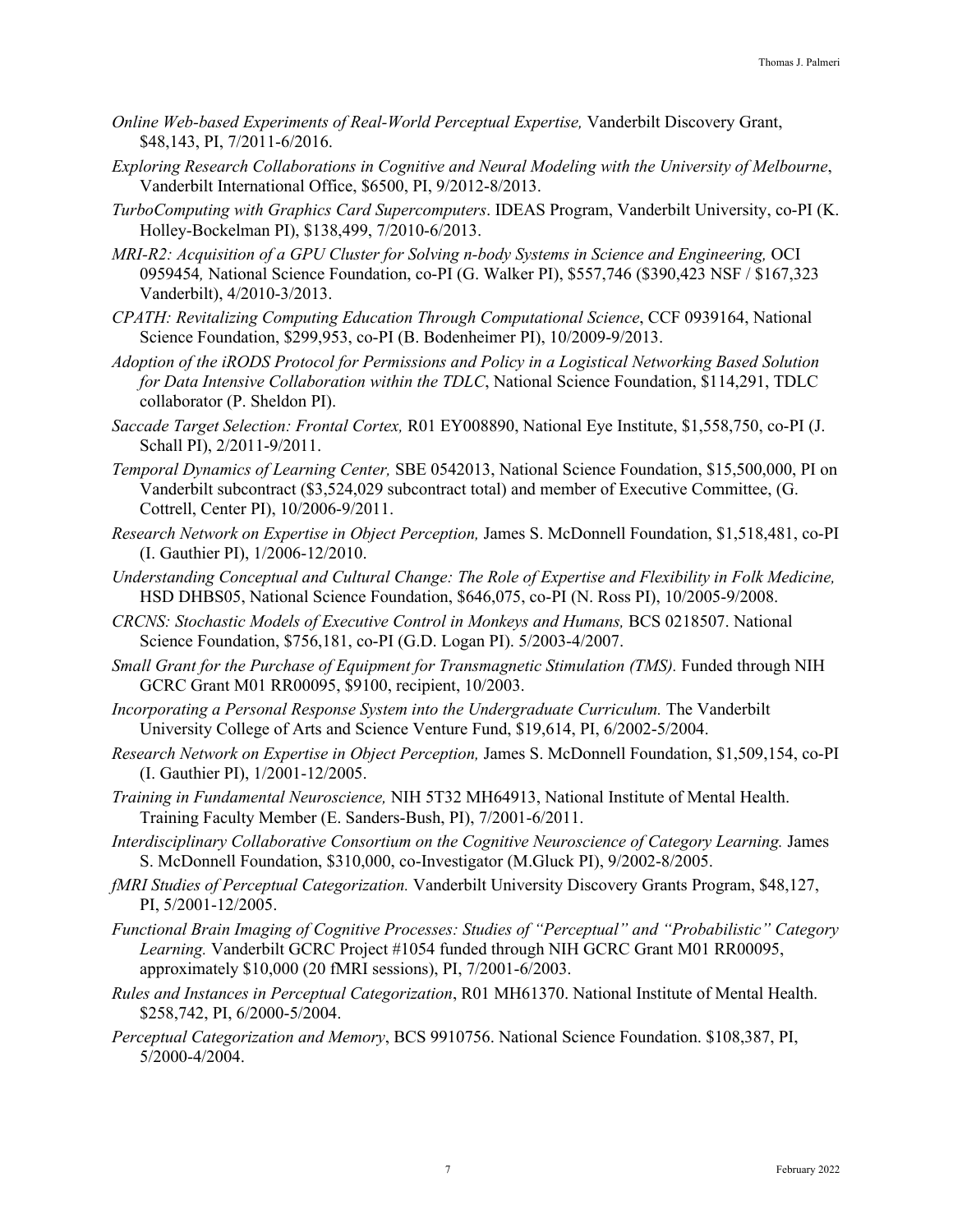- *Acquisition of Instrumentation for Cognitive Neuroscience Brain Imaging* (Major Research Instrumentation Grant), NSF 0079579.Y. National Science Foundation, \$234,772. Investigator (R. Blake PI), 9/2000-8/2002.
- *An Exemplar-Based Random Walk Model of Visual Attention*. Vanderbilt University Research Council Direct Research Support Grant. \$2,465, PI, 7/1998-6/1999.
- *Vanderbilt University Research Council Small Grants Award for travel to the Interdisciplinary Workshop on Similarity and Categorisation*, Edinburgh, Scotland. \$1,000 travel support, PI, 11/1997.
- *Speeded Perceptual Categorization*. Vanderbilt University Research Council Direct Research Support Grant. \$1,425, PI, 7/1997-6/1998.
- *Perceptual Categorization and Automaticity*. Vanderbilt University Research Council Direct Research Support Grant. \$4,303, PI, 7/1996-6/1997.

### **NRSA Fellowships Supported**

- *National Research Service Award (NRSA) Postdoctoral Fellowship for Brent Miller,* National Eye Institute, co-Sponsor, 12/2015-11/2018.
- *National Research Service Award (NRSA) Postdoctoral Fellowship for Linh Dang,* National Institute of Mental Health, co-Sponsor, 3/2015-2/2018.
- *National Research Service Award (NRSA) Postdoctoral Fellowship for Jonathan Folstein,* National Eye Institute, co-Sponsor, 12/2009-11/2011.
- *National Research Service Award (NRSA) Postdoctoral Fellowship for Leanne Boucher,* National Eye Institute, co-Sponsor, 3/2005-2/2008.

#### **Publications** *(my students and postdoctoral fellows, current and former, are underlined)*

- Umakantha, A., Purcell, B.A., & **Palmeri, T.J.** (in preparation). Bridging circuits and behavior: Relating a spiking neural network model and the diffusion model of perceptual decision making (working title). *Manuscript in preparation (CB&B)*.
- Annis, J., Tillman, G., & **Palmeri, T.J.** (in preparation). Thinking in high-dimensional spaces (working title). *Manuscript in preparation (AP&P)*.
- Shen, J., & **Palmeri, T.J.** (in preparation). Modeling categorization by real-world perceptual experts (working title). *Manuscript in preparation (JEPLMC)*.
- Tillman, G., Servant, M., Logan, G.D., Schall, J.D., **Palmeri, T.J.** (in preparation). Gated accumulation of evidence model for linking behavior, neurophysiology, and electrophysiology (working title). *Manuscript in preparation (PNAS)*.
- Chow, J.K., **Palmeri, T.J.**, Gauthier, I. (under review). Visual object recognition ability is not related to experience with visual arts. *Manuscript under review*.
- Cox, G.E., Logan, G.D., Schall, J.D., Zandbelt, B., & **Palmeri, T.J.** (under revision). Decision making by ensembles of accumulators. *Manuscript under review (PsyRev)*. PsyArXiv: https://psyarxiv.com/qdk7b/
- Cox, G.E., **Palmeri, T.J.,** Logan, G.D., Smith, P.L., Schall, J.D. (in press). Salience by competitive and recurrent interactions: Bridging neural spiking and computation in visual attention. *Psychological Review*. PsyArXiv: https://psyarxiv.com/rkh8g/
- Chow, J.K., **Palmeri, T.J.**, Mack, M.L. (in press). Revealing a competitive dynamic in rapid categorization with object substitution masking. *Attention, Perception, & Performance*.
- Carrigan, A.J., Charlton, A., Wiggins, M.W., Georgiou, A., **Palmeri, T.J.**, & Curby, K.M. (in press). Cue utilisation reduces the impact of response bias in histopathology. *Applied Ergonomics*.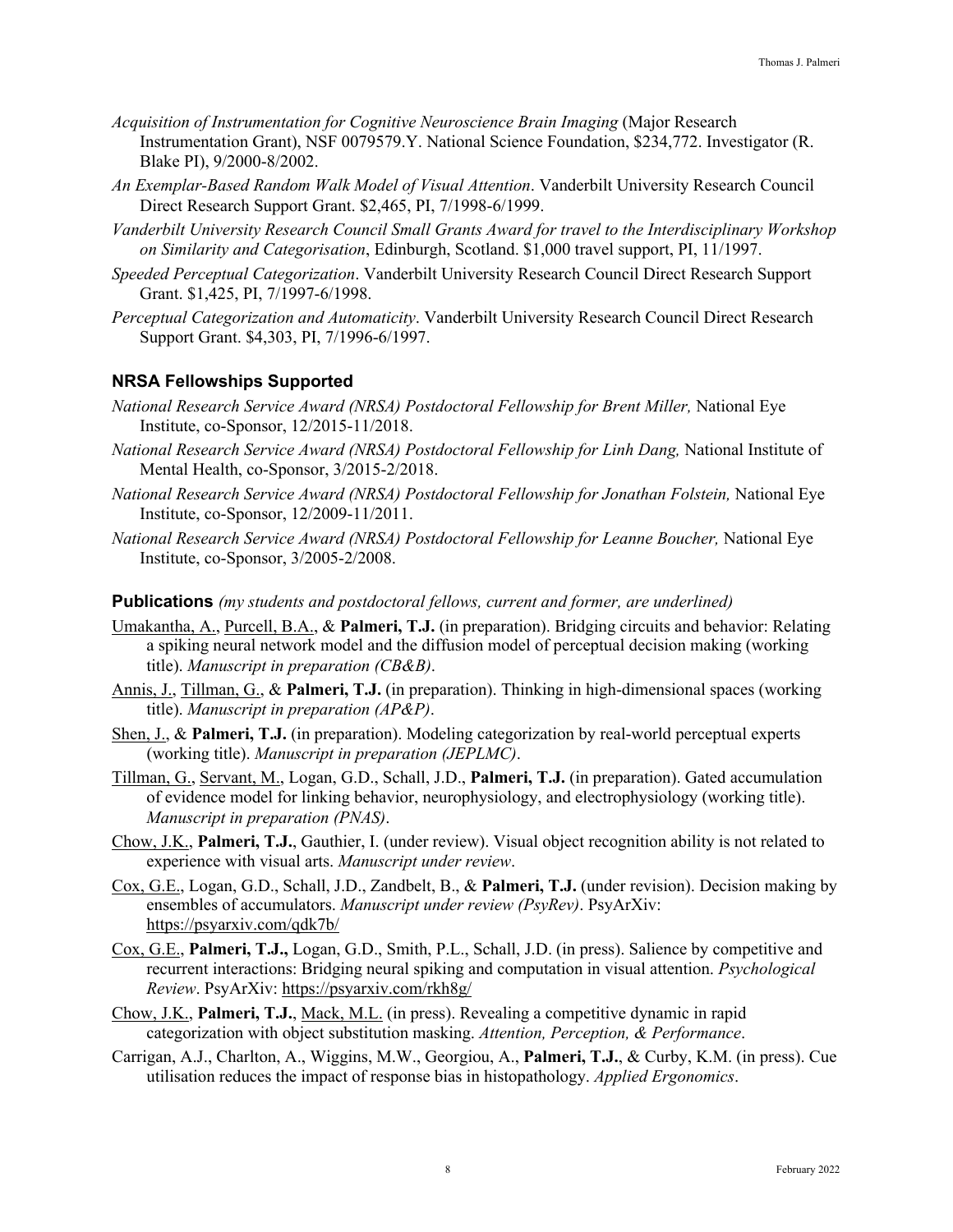- Chow, J.K., **Palmeri, T.J.**, Gauthier, I. (in press). Haptic object recognition based on shape relates to visual object recognition ability. *Psychological Research.*
- Carrigan, A.J., Charlton, A., Foucar, E., Wiggins, M., Georgiou, A., **Palmeri, T.J.**, & Curby, K. (in press). The role of cue based strategies in skilled diagnosis amongst pathologists. *Human Factors.*
- Annis, J., Gauthier, I., & **Palmeri, T.J.** (in press). Combining convolutional neural networks and cognitive models to predict novel object recognition in humans. *Journal of Experimental Psychology: Learning, Memory, and Cognition*.
- Carrigan, A.J., Magnussen, J., Georgiou, A., Curby, K.M., **Palmeri, T.J.**, & Wiggins, M.W. (in press). Differentiating experience from cue utilization in radiological assessments. *Human Factors*.
- Mack, M.L., & **Palmeri, T.J.** (in press). Discrimination, recognition, and classification. To appear in M.J. Kahana & A. Wagner (Eds.), *Handbook on Human Memory*, Oxford University Press.
- **Palmeri, T.J.**, & Gauthier, I. (in press). Object recognition. To appear in D.J. Calkins, V.A. Casagrande, J.D. Schall, & G.F. Woodman (Eds.), *The Visual System*, Sinauer Associates.
- Benear, S., Sunday, M.A., Davidson, R., **Palmeri, T.J.**, & Gauthier, I. (in press). Can art change the way we see? *Psychology of Aesthetics, Creativity, and the Arts.*
- Middlebrooks, P.G., Zandbelt, B.B., Logan, G.D., **Palmeri, T.J.**, Schall, J.D. (2020). Unification of countermanding and perceptual decision-making. *iScience*, 23, 100777.
- **Palmeri, T.J.** (2019). On developing and testing cognitive models. *Computational Brain & Behavior*, 2, 193-196.
- Servant, M., Tillman, G., Logan, G.D., Schall, J.D., & **Palmeri, T.J.** (2019). Neurally-constrained modeling of speed-accuracy tradeoff during visual search: Gated accumulation of modulated evidence. *Journal of Neurophysiology*, 121, 1300-1314.
- Annis, J., Evans, N.J., Miller, B.J., & **Palmeri, T.J.** (2019). Thermodynamic integration and steppingstone sampling methods for estimating Bayes factors: A tutorial for psychologists. *Journal of Mathematical Psychology*, 89, 67-86.
- Annis, J., & **Palmeri, T.J.** (2019). Modeling memory dynamics in visual expertise. *Journal of Experimental Psychology: Learning, Memory, and Cognition*, 45, 1599-1618.
- Boehm, U., Annis, J., Frank, M.J., Hawkins, G.E., Heathcote, A., Kellen, D., Krypotos, A.-M., Lerche, V., Logan, G.D., **Palmeri, T.J.**, Servant, M., Singmann, H., van Ravenzwaaij, D., Starns, J.J., Wiecki, T.V., Voss, A., Matzke, D., Wagenmakers, E.-J. (2018). Estimating across-trial variability parameters of the Drift Diffusion Model: Expert advice and recommendations. *Journal of Mathematical Psychology*, 87, 46-75.
- Ross, D.A., Tamber-Rosenau, B.J., **Palmeri, T.J.**, Zhang, J.D., Xu, Y. & Gauthier, I. (2018). High resolution fMRI reveals configural processing of cars in right anterior Fusiform Face Area of car experts. *Journal of Cognitive Neuroscience*, 30(7), 973-984.
- Dutilh, G., Annis, J., Brown, S.D., Cassey, P., Evans, N.J., Grasman, R.P.P.P., Hawkins, G.E., Heathcote, A., Holmes, W.R., Krypotos, A.-M., Kupitz, C.-N., Leite, F.P. Lerche, V., Lin, Y.S., Logan, G.D., **Palmeri, T.J.**, Starns, J.J., Trueblood, J.S., van Maanen, L., van Ravenzwaaij, D., Vandekerckhove, J., Visser, I., Voss, A., White, C.N., Wiecki, T.V., Rieskamp, J., & Donkin, C. (2018). The quality of response time data inference: A blinded, collaborative approach to the validity of cognitive models. *Psychonomic Bulletin & Review*, 26(4),1051-1069.
- Cheng, X.J., McCarthy, C., Wang, T.S.L., **Palmeri, T.J.**, & Little, D.R. (2018). Composite faces are not (necessarily) processed coactively: A test using Systems Factorial Technology and logical-rule models. *Journal of Experimental Psychology: Learning, Memory, and Cognition*, 44(6), 833-862.
- Annis, J., & **Palmeri, T.J.** (2018). Bayesian statistical approaches to evaluating cognitive models. *Wiley Interdisciplinary Reviews in Cognitive Science*, 9(2). PMCID: PMC5814360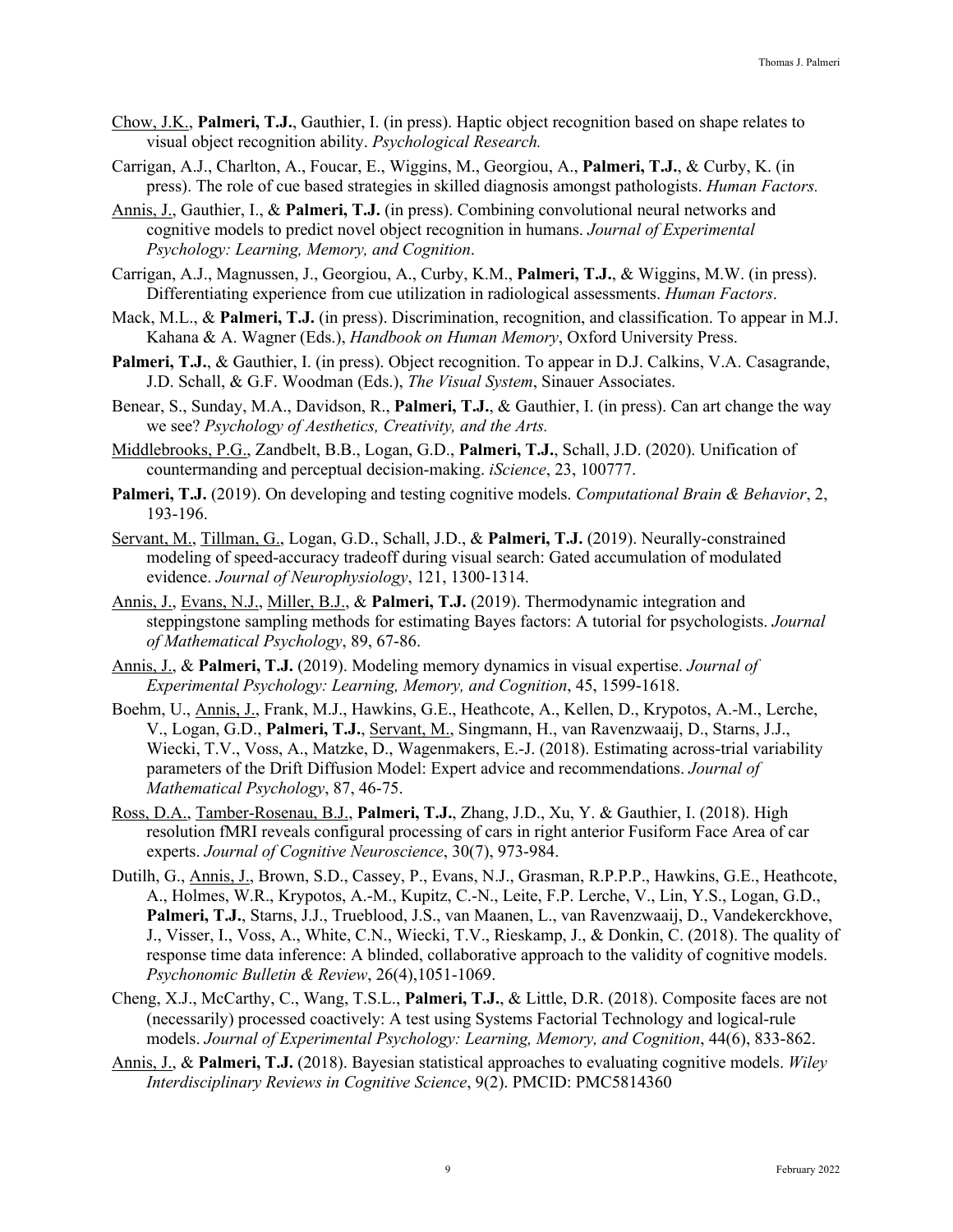- Annis, J., Miller, B.J., & **Palmeri, T.J.** (2017). Bayesian inference with Stan: A tutorial on adding custom distributions. *Behavioral Research Methods*, 49, 863-886. PMCID: PMC5149118
- Vogelsang, M.D., **Palmeri, T.J.**, Busey, T.A. (2017). Holistic processing of fingerprints by expert forensic examiners. *Cognitive Research: Principles and Implications*, 2: 15*.* PMCID: PMC5318483
- Schall, J.D., **Palmeri, T.J.**, & Logan, G.D. (2017). Models of inhibitory control. *Philosophical Transactions of the Royal Society B*, 372: 20160193*.* PMCID: PMC5332852
- Purcell, B.A., & **Palmeri, T.J.** (2017). Relating accumulator model parameters and neural dynamics. *Journal of Mathematical Psychology*, 76, 156-171*.* PMCID: PMC5381950
- Turner, B.M., Forstmann, B.U., Love, B., **Palmeri, T.J.**, & Van Maanen, L. (2017). Approaches to analysis in model-based cognitive neuroscience. *Journal of Mathematical Psychology*, 76, 65-79.
- **Palmeri, T.J.**, Love, B.C., & Turner, B.M. (2017). Model-based cognitive neuroscience. *Journal of Mathematical Psychology*, 76, 59-64. PMCID: PMC6103531
- Shen, J., & **Palmeri, T.J.** (2016). Modeling individual differences in visual categorization. *Visual Cognition*, 24, 260-283.
- Ross, D.A., & **Palmeri, T.J.** (2016). The importance of formalizing computational models of face adaptation aftereffects. *Frontiers in Psychology*.
- Mack, M.L., & **Palmeri, T.J.** (2015). The dynamics of categorization: Unraveling rapid categorization. *Journal of Experimental Psychology: General*, 144, 551-569.
- Logan, G.D., Yamaguchi, M., Schall, G.D., & **Palmeri, T.J.** (2015). Inhibitory control in mind and brain 2.0: Blocked-input models of saccadic countermanding. *Psychological Review*, 122, 115-147. PMCID: PMC4556000
- Richler, J.J., **Palmeri, T.J.**, & Gauthier, I. (2015). Holistic processing does not require configural variability. *Psychonomic Bulletin & Review*, 22, 974-979.
- **Palmeri, T.J.**, Schall, J.D. & Logan, G.D. (2015). Neurocognitive modeling of perceptual decision making. In J.R. Busemeyer, J. Townsend, Z.J. Wang, & A. Eidels (Eds.), *Oxford Handbook of Computational and Mathematical Psychology*, Oxford University Press.
- Nosofsky, R.M., & **Palmeri, T.J.** (2015). Exemplar-based random walk model of categorization and recognition. In J.R. Busemeyer, J. Townsend, Z.J. Wang, & A. Eidels (Eds.), *Oxford Handbook of Computational and Mathematical Psychology*, Oxford University Press.
- Logan, G.D., Schall, J.D., & **Palmeri, T.J.** (2015). Inhibitory control in mind and brain: The mathematics and neurophysiology of the underlying computation*.* In B. Forstmann & E.J. Wagenmakers (Eds.), *An Introduction to Model-Based Cognitive Neuroscience*, Springer Neuroscience.
- Shen, J., & **Palmeri, T.J.** (2015). The perception of a face can be greater than the sum of its parts. *Psychonomic Bulletin & Review*, 22, 710-716.
- Folstein, J., **Palmeri, T.J.**, Van Gulick, A.B., & Gauthier, I. (2015). Category learning stretches neural representations in visual cortex. *Current Directions in Psychological Science,* 24, 17-23.
- **Palmeri, T.J.**, & Mack, M.L. (2015). How experimental trial context affects perceptual categorization. *Frontiers in Psychology*.
- Folstein, J., **Palmeri, T.J.**, & Gauthier, I. (2014). Perceptual advantage for category-relevant perceptual dimensions: The case of shape and motion. *Frontiers in Psychology*.
- Shen, J., Mack, M.L., & **Palmeri, T.J.** (2014). Studying real-world perceptual expertise. *Frontiers in Psychology*.
- Zandbelt, B.B., Purcell, B.A., **Palmeri, T.J.**, Logan, G.D., Schall, J.D. (2014). Response times from ensembles of accumulators. *Proceedings of the National Academy of Sciences*, 111(7), 2848-2853. PMCID: PMC3932860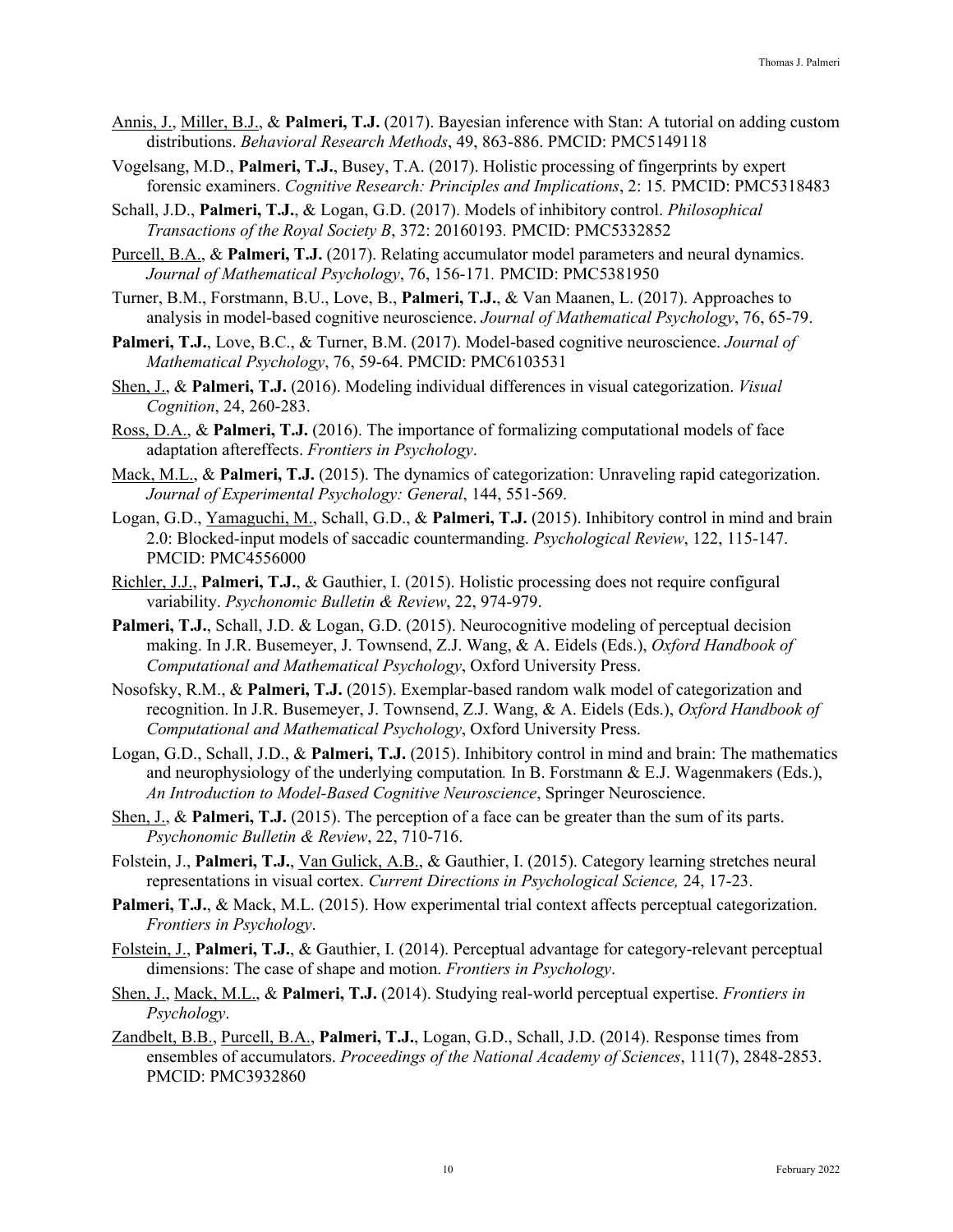- **Palmeri, T.J.** (2014). An exemplar of model-based cognitive neuroscience. *Trends in Cognitive Science*, 18(2), 67-69.
- Richler, J.J., & **Palmeri, T.J.** (2014). Visual category learning. *Wiley Interdisciplinary Reviews in Cognitive Science,* 5, 75-94.
- Ross, D.A., Deroche, M., & **Palmeri, T.J.** (2014). Not just the norm: Exemplar-based models also predict face aftereffects. *Psychonomic Bulletin & Review,* 21, 47-70. PMCID: PMC4151123
- Richler, J.J., **Palmeri, T.J.**, & Gauthier, I. (2013). The effects of varying configuration in the composite task support an attentional account of holistic processing. *Visual Cognition, 21:6*, 711-715.
- Richler, J.J., **Palmeri, T.J.**, & Gauthier, I. (2013). How does using object names influence visual recognition memory? *Journal of Memory and Language*, 68, 10-25.
- Folstein, J., **Palmeri, T.J.**, Gauthier, I (2013). Category learning increases discriminability of relevant object dimensions in visual cortex. *Cerebral Cortex*, 23(4), 814-823*.* PMCID: PMC3593573
- Richler, J.J., **Palmeri, T.J.**, & Gauthier, I. (2012). Meanings, mechanisms, and measures of holistic processing. *Frontiers in Psychology*.
- Lewandowsky, S., **Palmeri, T.J.**, & Waldmann, M.R. (2012). Introduction to special section on theory and data in categorization: Integrating computational, behavioral, and cognitive neuroscience approaches. *Journal of Experimental Psychology: Learning, Memory, and Cognition*, 38(4), 803- 806.
- Folstein, J., Gauthier, I., & **Palmeri, T.J.** (2012). Not all morph spaces stretch alike: How category learning affects object perception. *Journal of Experimental Psychology: Learning, Memory, and Cognition,* 38(4), 807-820*.*
- Purcell, B.A., Schall, J.D., Logan, G.D., & **Palmeri, T.J.** (2012). From salience to saccades: Multiplealternative gated stochastic accumulator model of visual search. *Journal of Neuroscience*, 32(10), 3433-3446. PMCID: PMC3340913
- Pouget, P., Logan, G.D., **Palmeri, T.J.**, Boucher, L., & Schall, J.D. (2011). Neural basis of adaptive response time adjustment. *Journal of Neuroscience,* 31 (35), 12604-12612*.* PMCID: PMC3173043
- Richler, J.J., Gauthier, I., & **Palmeri, T.J.** (2011). Automaticity of basic-level categorization accounts for labeling effects in visual recognition memory. *Journal of Experimental Psychology: Learning, Memory, and Cognition*, 37, 1579-1587.
- Mack, M.L., & **Palmeri, T.J.** (2011). The timing of visual object categorization. *Frontiers in Psychology.*
- Schall, J.D., Purcell, B.A., Heitz, R.P., Logan, G.D., & **Palmeri, T.J.** (2011). Neural mechanisms of saccade target selection: Gated accumulator model of visual-motor cascade. *European Journal of Neuroscience.*
- Richler, J.J., Mack, M.L., **Palmeri, T.J.**, & Gauthier, I. (2011). Inverted faces are (eventually) processed holistically. *Vision Research,* 51, 333-342.
- Mack, M.L., Richler, J.J., Gauthier, I., & **Palmeri, T.J.** (2011). Indecision on decisional separability. *Psychonomic Bulletin & Review,* 18, 1-9*.*
- Folstein, J., Gauthier, I., & **Palmeri, T.J.** (2010). Mere exposure alters category learning of novel objects. *Frontiers in Psychology.*
- Purcell, B.A., Heitz, R.P., Cohen, J.Y., Schall, J.D., Logan, G.D., & **Palmeri, T.J.** (2010). Neurallyconstrained modeling of perceptual decision making. *Psychological Review,* 117, 1113-1143. PMCID: PMC2979343
- Mack, M.L., & **Palmeri, T.J.** (2010). Decoupling object detection and categorization. *Journal of Experimental Psychology: Human Perception and Performance,* 36, 1067-1079.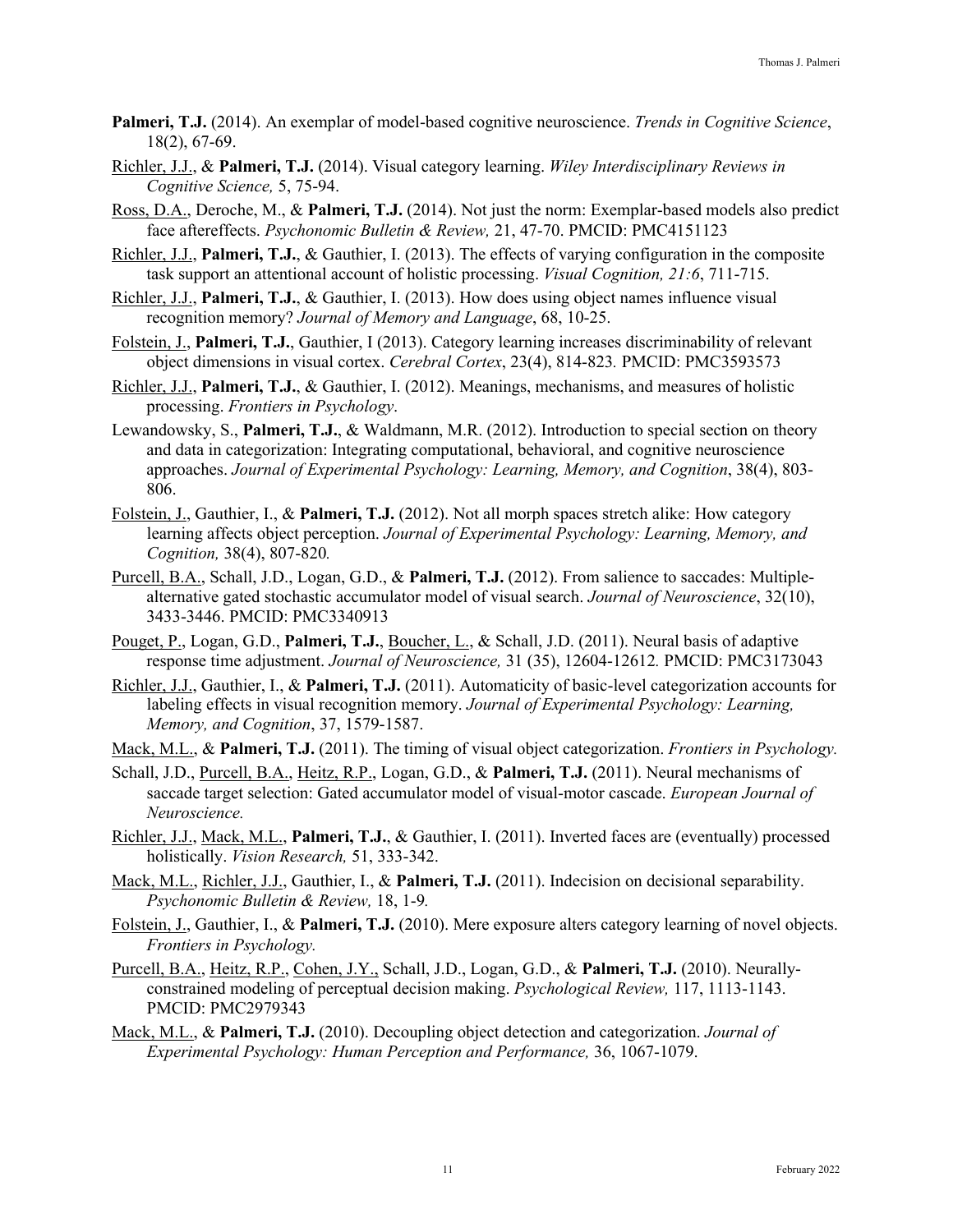- Nelson, M.J., Boucher, L., Logan, G.D., **Palmeri, T.J.**, Schall, J.D. (2010). Nonindependent and nonstationary response time in stopping and stepping saccade tasks. *Attention, Perception, & Performance,* 72, 1913-1929.
- Mack, M.L., Richler, J.J., Polyn, S., & **Palmeri, T.J.** (2010). Modeling effects of object naming on longterm object recognition memory. *Visual Cognition*, 18, 1526-1529.
- Mack, M.L., & **Palmeri, T.J.** (2010). Modeling categorization of scenes containing consistent versus inconsistent objects. *Journal of Vision,* 10(3), 1-11*.*
- Gauthier, I., Wong, A.C.-N., **Palmeri, T.J.** (2010). Manipulating visual experience: Comment on Op de Beeck and Baker. *Trends in Cognitive Science,* 14, 235-236.
- Wong, A.C.-N., **Palmeri, T.J.**, Rogers, B.P., Gore, J.C., & Gauthier, I. (2009). Beyond shape: How you learn about objects affects how they are represented in visual cortex. *PLoS One,* 4(12), e8405.
- Richler, J.J., Mack, M.L., Gauthier, I., & **Palmeri, T.J.** (2009). Holistic processing of faces at a glance. *Vision Research*, 49, 2856-2861.
- Mack, M.L., Wong, A.C.-N., Gauthier, I., Tanaka, J.W., & **Palmeri, T.J.** (2009). Time-course of visual object categorization: Fastest does not necessarily mean first. *Vision Research*, 49, 1961-1968.
- Purcell, B.A., Schall, J.D., & **Palmeri, T.J.** (2009). Discrete versus continuous flow of information: Relating neural activity and the drift diffusion model. *Proceedings of the Thirty-First Annual Meeting of the Cognitive Science Society* (peer-reviewed proceedings paper), Amsterdam, The Netherlands*.*
- Mack, M.L., & **Palmeri, T.J.** (2009). Recognizing scenes containing consistent or inconsistent objects. *Proceedings of the Thirty-First Annual Meeting of the Cognitive Science Society* (peer-reviewed proceedings paper), Amsterdam, The Netherlands*.*
- Wong, A.C.-N., **Palmeri, T.J.**, & Gauthier I. (2009). Conditions for face-like expertise with objects: Becoming a Ziggerin expert – but which type? *Psychological Science*, 20, 1108-1117. PMCID: PMC2919853
- Mack, M.L., Richler, J.J., **Palmeri, T.J.**, & Gauthier, I. (2009). Categorization. In G.G Berntson & J.T. Cacioppo (Eds.), *Handbook of Neuroscience for the Behavioral Sciences*, Hoboken, NJ: John Wiley & Sons.
- **Palmeri, T.J.**, & Cottrell, G. (2009). Modeling perceptual expertise. In I. Gauthier, M. Tarr, & D. Bub (Eds.), *Perceptual Expertise: Bridging Brain and Behavior*. Oxford University Press.
- Cheung, O.S., Richler, J.J., **Palmeri, T.J.**, & Gauthier, I. (2008). Revisiting the role of spatial frequencies in the holistic processing of faces. *Journal of Experimental Psychology: Human Perception and Performance*, 34, 1327-1336.
- Mack, M.L., Gauthier, I., Sadr, J., & **Palmeri, T.J.** (2008). Object detection and basic-level categorization: Sometimes you know it is there before you know what it is. *Psychonomic Bulletin & Review,* 15, 28-35.
- Richler, J.J., Gauthier, I., Wenger, M., & **Palmeri, T.J.** (2008). Holistic processing of faces: Perceptual and decisional components. *Journal of Experimental Psychology: Learning, Memory, and Cognition,* 34, 328-342*.*
- **Palmeri, T.J.**, & Tarr, M. (2008). Visual object perception and long-term memory. In S. Luck & A. Hollingworth (Eds., pp. 163-207), *Visual Memory*. Oxford University Press.
- Richler, J.J., Mack, M.L., Gauthier, I., & **Palmeri, T.J.** (2007). Distinguishing between perceptual and decisional sources of holism in face processing. *Proceedings of the Twenty-Ninth Annual Meeting of the Cognitive Science Society* (peer-reviewed proceedings paper), Nashville, TN*.*
- Mack, M.L., Wong, A.C.-N., Gauthier, I., Tanaka, J.W., & **Palmeri, T.J.** (2007). Unraveling the timecourse of perceptual categorization: Does fastest mean first? *Proceedings of the Twenty-Ninth Annual Meeting of the Cognitive Science Society* (peer-reviewed proceedings paper)*,* Nashville, TN.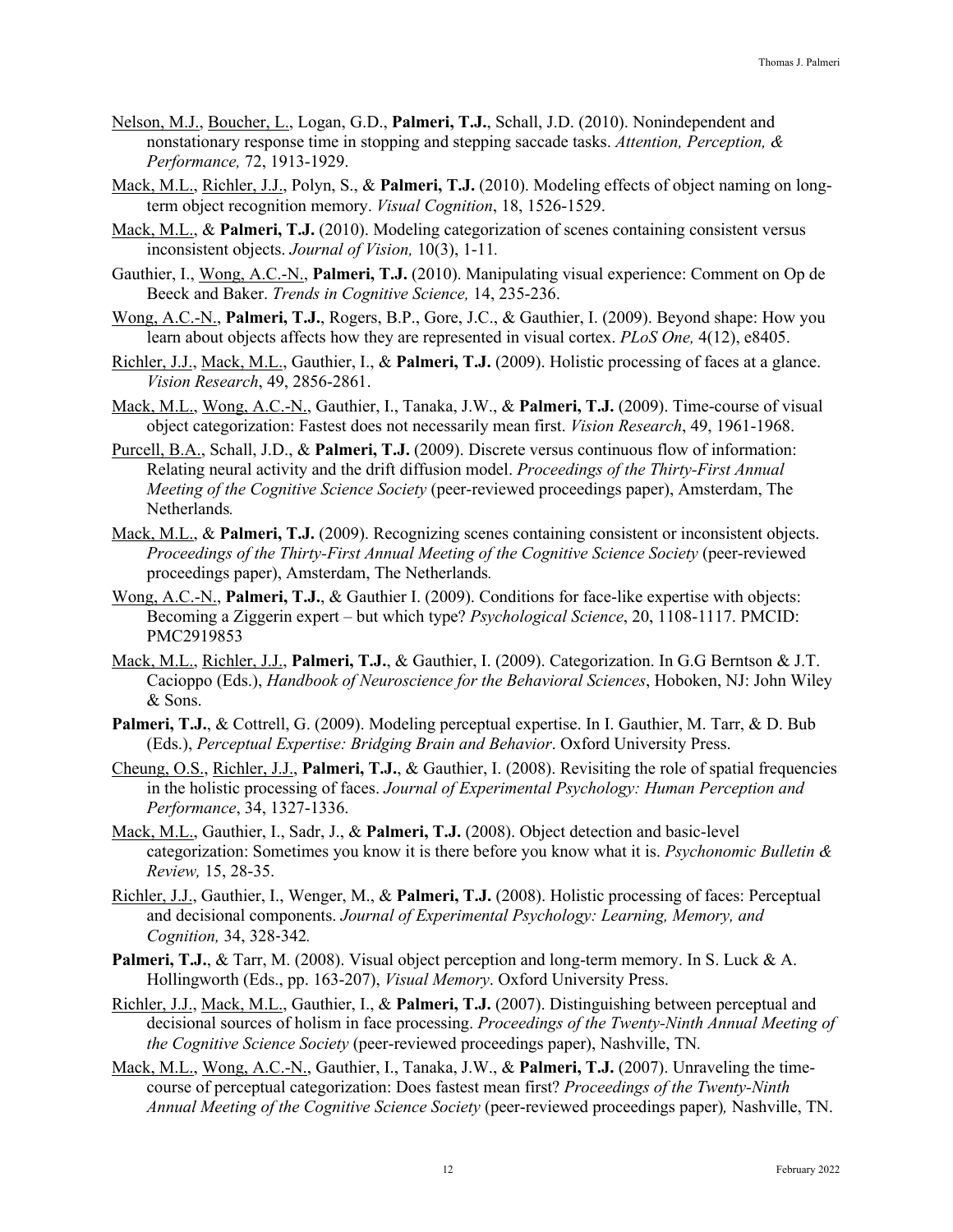- Camalier, C.R., Gotler, A., Murthy, A., Thompson, K.G., Logan, G.D., **Palmeri, T.J.**, & Schall, J.D. (2007). Dynamics of saccade target selection: Race model analysis of double step and search step saccade production in human and macaque. *Vision Research*, 47, 2187-2211. PMCID: PMC2041801
- Boucher, L., **Palmeri, T.J.**, Logan, G.D., & Schall, J.D. (2007). Inhibitory control in mind and brain: An interactive race model of countermanding saccades. *Psychological Review*, 114, 376-397. PMCID: PMC17500631
- Boucher, L., Stuphorn, V., Logan, G.D., Schall, J.D., & **Palmeri, T.J.** (2007). Stopping eye and hand movements: Are the processes independent? *Perception & Psychophysics,* 69, 785-801. PMCID: PMC17929700
- Luhmann, C., Ahn, W.-K., & **Palmeri, T.J. (**2006). Theory-based categorization under speeded conditions. *Memory & Cognition,* 34, 1102-1111.
- Kim, C.-Y., Blake, R., & **Palmeri, T.J.** (2005). Perceptual interaction between real and synesthetic colors. *Cortex*.
- **Palmeri, T.J.,** Wong, A.C.-N., & Gauthier, I. (2004). Computational approaches to the development of perceptual expertise. *Trends in Cognitive Science,* 8, 378-386.
- **Palmeri, T.J.**, & Gauthier, I. (2004). Visual object understanding. *Nature Reviews Neuroscience*, 5, 291- 303.
- Blake, R.B., **Palmeri, T.J.,** Marois, R., & Kim, C.-Y. (2003). On the perceptual reality of synesthetic color. In L. Robertson & N. Sagiv (Eds.), *Attention on Synesthesia: Cognition, Development, and Neurobiology*.
- Johansen, M.K., & **Palmeri, T.J.** (2002). Are there representational shifts during category learning? *Cognitive Psychology*, 45, 482-553.
- Viken, R.J., Treat, T.A., Nosofsky, R.M., McFall, R.M., & **Palmeri, T.J.** (2002). Modeling individual differences in perceptual and attentional processes related to bulimic symptoms. *Journal of Abnormal Psychology*, 111, 598-609.
- **Palmeri, T.J.**, & Noelle, D. (2002). Concept learning. In M.A. Arbib (Ed.), *The Handbook of Brain Theory and Neural Networks*, MIT Press.
- **Palmeri, T.J.** (2002). Automaticity. In L. Nadel et al. (Eds.), *Encyclopedia of Cognitive Science* (pp. 390- 401), Nature Publishing Group, London.
- Luhmann, C.C., Ahn, W.-K., & **Palmeri, T.J.** (2002). Theories and similarity: Categorization under speeded conditions. *Proceedings of the Twenty-Fourth Annual Meeting of the Cognitive Science Society* (peer-reviewed proceedings paper)*,* Chicago, IL.
- **Palmeri, T.J.**, Blake, R.B., & Marois, R. (2002). What is synesthesia? *Scientific American On-Line*.
- **Palmeri, T.J.**, & Flanery, M.A. (2002). Memory systems and perceptual categorization. In B.H. Ross (Ed.), *The Psychology of Learning and Motivation (Volume 41),* Academic Press.
- Gauthier, I., & **Palmeri, T.J.** (2002). Visual neurons: Categorization-based selectivity. *Current Biology*, 12, R282-R284.
- **Palmeri, T.J.**, Blake, R.B., Marois, R., Flanery, M.A., & Whetsell, W.O. (2002). The perceptual reality of synesthetic color. *Proceedings of the National Academy of Sciences*, 99, 4127-4131*.*
- Flanery, M.A., **Palmeri, T.J.**, & Schaper, B.L. (2001). Investigating dissociations between perceptual categorization and explicit memory. *Proceedings of the Twenty-Third Annual Meeting of the Cognitive Science Society* (peer-reviewed proceedings paper), Boston, MA.
- **Palmeri, T.J.** (2001). The time course of perceptual categorization. In M. Ramscar & U. Hahn (Eds.), *Similarity and Categorization* (pp. 193-224), Oxford University Press.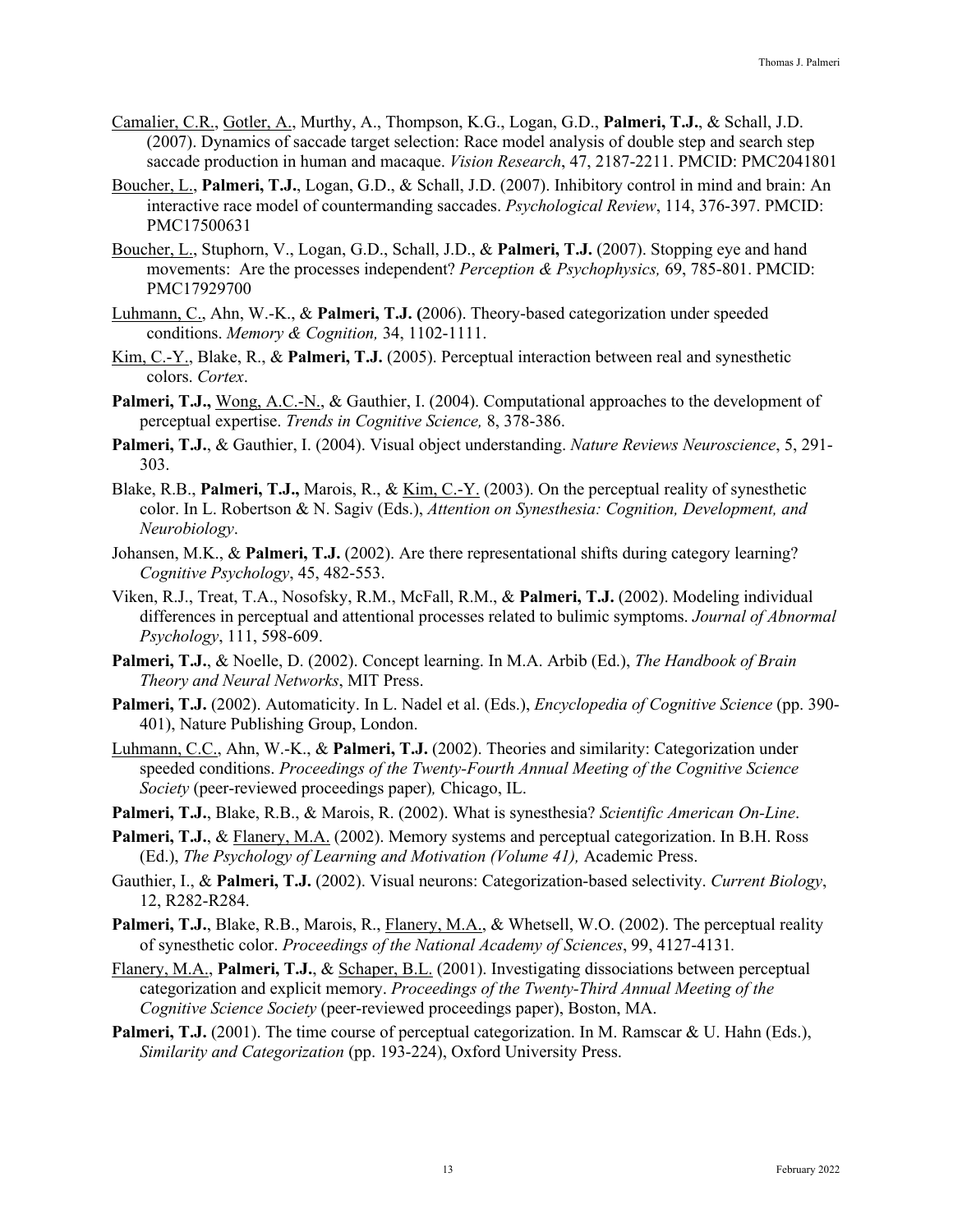- **Palmeri, T.J.,** & Flanery, M.A. (2001). Prototype abstraction in category learning? *Proceedings of the Twenty-Third Annual Meeting of the Cognitive Science Society* (peer-reviewed proceedings paper), Boston, MA.
- **Palmeri, T.J.**, & Nosofsky, R.M. (2001). Central tendencies, extreme points, and prototype enhancement effects in ill-defined perceptual categorization. *The Quarterly Journal of Experimental Psychology*, 54, 197-235.
- Palmeri, T.J., & **Blalock, C.** (2000). The role of background knowledge in speeded perceptual categorization. *Cognition*, 77, B45-B57.
- **Palmeri, T.J.** (1999a). Learning hierarchically structured categories: A comparison of category learning models. *Psychonomic Bulletin & Review*, 6, 495-503.
- **Palmeri, T.J.** (1999b). Theories of automaticity and the power law of practice. *Journal of Experimental Psychology: Learning, Memory, and Cognition*, 25, 543–551.
- **Palmeri, T.J.**, & Flanery, M.A. (1999). Learning about categories in the absence of training: Profound amnesia and the relationship between perceptual categorization and recognition memory. *Psychological Science*, 10, 526-530*.*
- **Palmeri, T.J.**, & Flanery, M.A. (1999). Investigating the relationship between perceptual categorization and recognition memory through induced profound amnesia. *Proceedings of the Twenty-First Annual Meeting of the Cognitive Science Society* (peer-reviewed proceedings paper), Edinburgh, Scotland.
- Nosofsky, R.M., & **Palmeri, T.J.** (1998). A rule-plus-exception model for classifying objects in continuous-dimension spaces. *Psychonomic Bulletin & Review*, 5, 345-369.
- **Palmeri, T.J.** (1998). Formal models and feature creation. *Behavioral and Brain Sciences*, 21, 33-34.
- Nosofsky, R.M., Alfonso-Reese, L., & **Palmeri, T.J.** (1997). Effects of similarity, practice, and familiarity on speeded classification response times and accuracies: Further tests of an exemplarretrieval model. *Indiana University Cognitive Science Technical Report Number 197*, Indiana University.
- Nosofsky, R.M., & **Palmeri, T.J.** (1997). An exemplar-based random walk model of speeded classification. *Psychological Review*, 104, 266-300.
- Nosofsky, R.M., & **Palmeri, T.J.** (1997). Comparing exemplar-retrieval and decision-bound models of speeded perceptual classification. *Perception & Psychophysics*, 59, 1027-1048.
- **Palmeri, T.J.** (1997). Exemplar similarity and the development of automaticity. *Journal of Experimental Psychology: Learning, Memory, and Cognition,* 23, 324-354.
- **Palmeri, T.J.** (1997). An exemplar-based random walk model of perceptual categorization. In M. Ramscar, U. Hahn, E. Cambouropolos, & H. Pain (Eds.), *Proceedings of the Interdisciplinary Workshop On Similarity And Categorisation* (pp. 181-187) (peer-reviewed proceedings paper), Edinburgh, Scotland: University of Edinburgh.
- Nosofsky, R.M., & **Palmeri, T.J.** (1996). Learning to classify integral-dimension stimuli. *Psychonomic Bulletin & Review*, 3, 222-226.
- **Palmeri, T.J., & Nosofsky, R.M. (1995). Recognition memory for exceptions to the category rule.** *Journal of Experiment Psychology: Learning, Memory, and Cognition*, 21, 548-568.
- Nosofsky, R.M., **Palmeri, T.J.**, & McKinley, S.C. (1994). Rule-plus-exception model of classification learning. *Psychological Review*, 101, 53-79.
- Nosofsky, R.M., Gluck, M., **Palmeri, T.J.**, McKinley, S.C., & Glauthier, P. (1994). Comparing models of rule-based classification learning: A replication and extension of Shepard, Hovland, and Jenkins (1961). *Memory & Cognition*, 22, 352-369.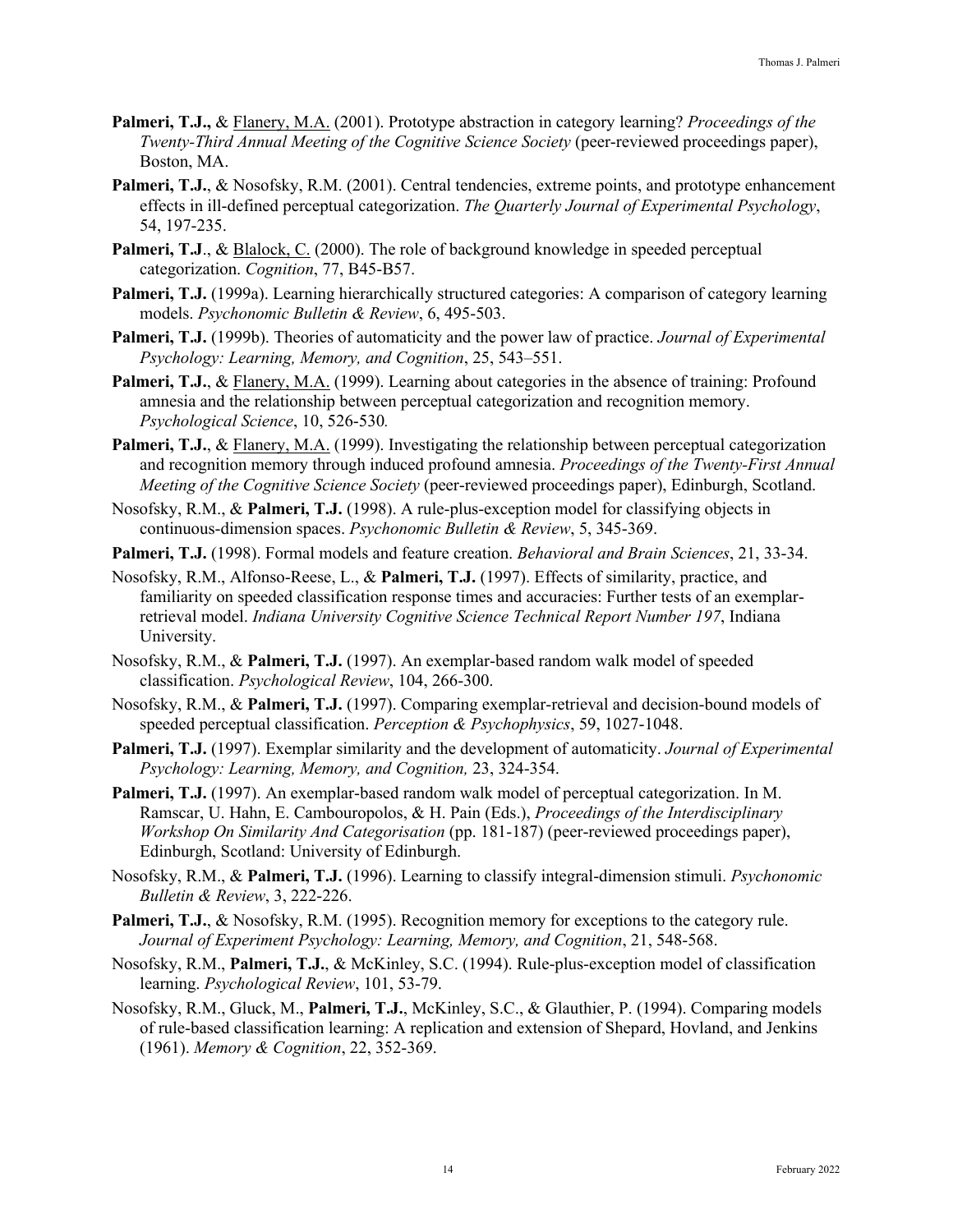- **Palmeri, T.J.**, & Nosofsky, R.M. (1993). Generalizations by rule models and exemplar models of category learning. *Proceedings of the Fifteenth Annual Meeting of the Cognitive Science Society*  (peer-reviewed proceedings paper), Boulder, CO.
- **Palmeri, T.J.**, Goldinger, S.D., & Pisoni, D.B. (1993). Episodic encoding of voice attributes and recognition memory for spoken words. *Journal of Experimental Psychology: Learning, Memory, and Cognition*, 19, 309-328.
- Goldinger, S.D., **Palmeri, T.J.**, & Pisoni, D.B. (1992). Words and voices: Perceptual details are preserved in lexical representations. In J. Ohala, T. Neary, B. Derwing, M. Hodge, & G. Wiebe (Eds.), *Proceedings of the International Conference on Spoken Language Processing* (pp. 591-594), Banff, Alberta, Canada: University of Alberta Press.
- **Palmeri, T.J.**, Lively, S.E., & Pisoni, D.B. (1991). Implicit learning of auditory sequences. *Research on Speech Perception Progress Report Number 17*, Indiana University.
- **Palmeri, T.J.**, Goldinger, S.D., & Pisoni, D.B. (1990). Episodic encoding of voice and recognition memory for spoken words. *Research on Speech Perception Progress Report Number 16*, Indiana University.

### **National and International Conference Presentations and Abstracts**

- Chow, J., **Palmeri, T.J.**, Gauthier, I. (2022). Haptic object recognition abilities correlate across feature types and with visual object recognition ability. *Submitted to the Vision Sciences Society meeting*.
- Sewell, D.K., Jaymes, R., & **Palmeri, T.J.** (2020). Modeling switch costs in a rule-plus-exception categorization task. *Presented at the Australian Mathematical Psychology Conference*.
- Chow, J.K., **Palmeri, T.J.**, & Gauthier, I. (2020). Tactile object recognition performance on graspable objects, but not texture-like objects, relates to visual object recognition ability. *Presented at the Vision Sciences Society meeting.*
- Cox, G.E., **Palmeri, T.J.**, Schall, J.D., Logan, G.D., Smith, P.A. (2019). Dynamic model of target selection in visual search by neurons in frontal eye fields. *Presented at the Society for Mathematical Psychology meeting*, Montreal, Canada.
- Annis, J., & **Palmeri, T.J.** (2018). Combining convolutional neural networks and cognitive models to predict novel object recognition in humans. *Presented at the Conference on Computational Cognitive Neuroscience*, Philadelphia, PA.
- **Palmeri, T.J.** (2017). Approaches to model-based cognitive neuroscience. *Keynote talk presented at Australasian Cognitive Neuroscience Society*, Adelaide, Australia.
- **Palmeri, T.J.** (2017). Bridging levels: From accumulator models to spiking neurons. *Presented at the Model-based Neuroscience Summer School*, Amsterdam, The Netherlands.
- **Palmeri, T.J.** (2017). Perspective on visual literacy from the study of visual cognition. *Presented at Visual Literacy and Perception in the Contemporary World*, OCAD University, Toronto, Ontario, Canada.
- Miller, B.M., Annis J., Evans, N.J., **Palmeri, T.J.** (2017). Computing Bayes factors via thermodynamic integration with an application using the Linear Ballistic Accumulator model. *Presented at the Society for Mathematical Psychology meeting*, Coventry, UK.
- Middlebrooks, P.G., Zandbelt, B.M., **Palmeri, T.J.**, Logan, G.D., Schall, J.D. (2016). Joint modeling of perceptual decision making and response inhibition. *Presented at the Society for Neuroscience meeting*, San Diego, CA.
- Annis, J., & **Palmeri, T.J.** (2016). Modeling memory dynamics in visual expertise. *Presented at the 57th annual meeting of the Psychonomic Society*, Boston, MA.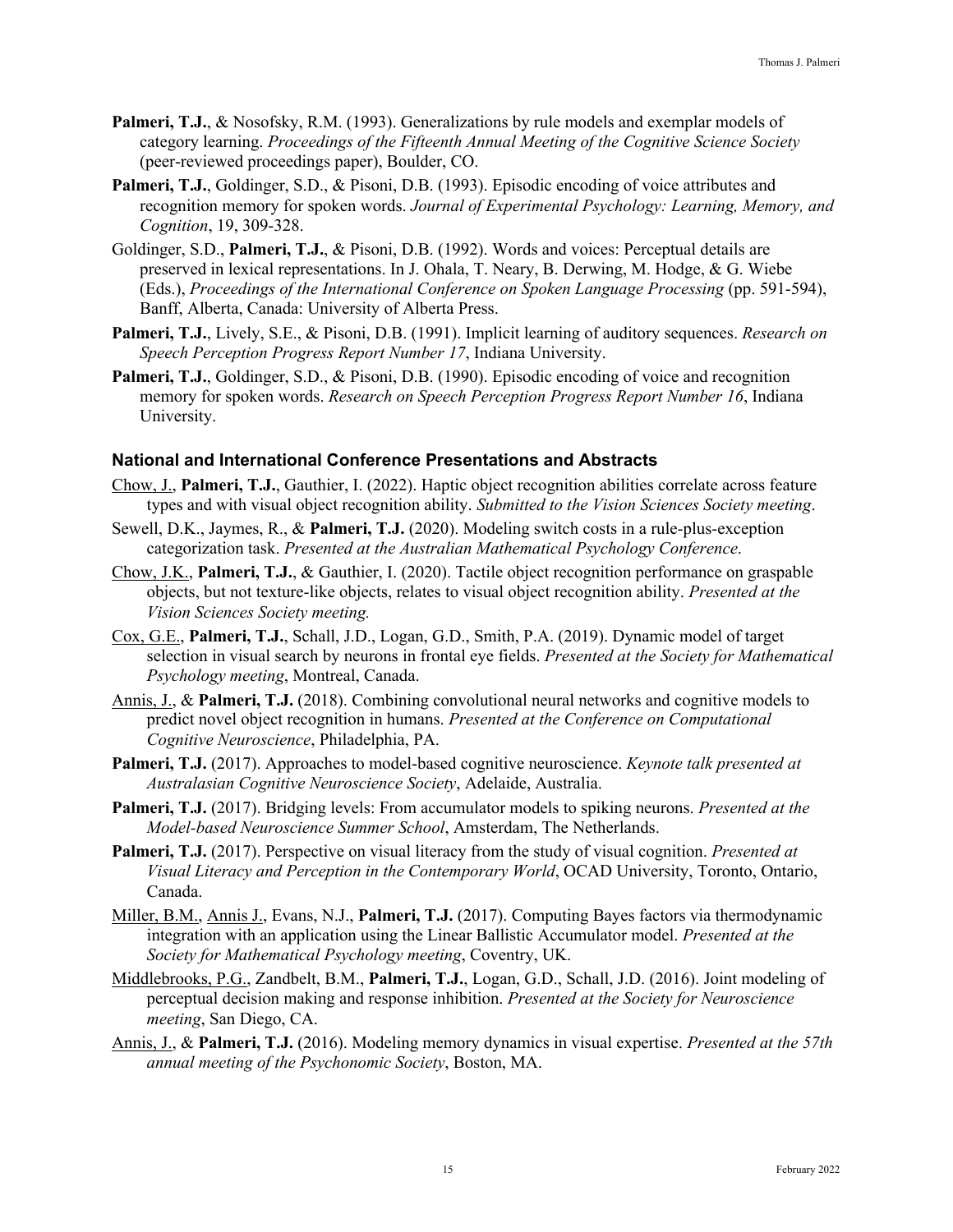- **Palmeri, T.J.** (2016). Approaches to model-based cognitive neuroscience: Bridging levels of understanding of perceptual decision making. *Presented at the 57th annual meeting of the Psychonomic Society*, Boston, MA.
- **Palmeri, T.J.**, & Turner, B.M. (2016). Introduction to model-based cognitive neuroscience. *Presented at the 57th annual meeting of the Psychonomic Society*, Boston, MA.
- Shen, J., Annis, J., & **Palmeri, T.J.** (2016). Modeling categorization by real-world perceptual experts. *Presented at the Society for Mathematical Psychology meeting*, New Brunswick, NJ.
- Annis, J., & **Palmeri, T.J.** (2016). Modeling memory dynamics in visual expertise. *Presented at the Society for Mathematical Psychology meeting*, New Brunswick, NJ.
- **Palmeri, T.J.** (2016). Modeling perceptual expertise. *Presented at the Fifteenth Annual Summer Interdisciplinary Conference*, Selva di Val Gardena, Italy.
- **Palmeri, T.J.** (2015). What the science of visual cognition tells us about visual learning and visual performance. *Presented at Perception Experiment Workshop*, Night Vision and Electronic Sensors Directorate (NVESD), Fort Belvoir, VA.
- Miller, B., Zandbelt, B., Logan, G.D., Schall, J.D., & **Palmeri, T.J.** (2015). Ensemble accumulator models of choice decision making. *Presented at the Society for Mathematical Psychology meeting,*  Newport Beach, CA.
- Shen, J., Annis, J., & **Palmeri, T.J.** (2015). Modeling the dynamics of visual object categorization. *Presented at the Vision Sciences Society meeting*, St. Petersburg, FL.
- Ross, D.A., Tamber-Rosenau, B.J., **Palmeri, T.J.**, Xu, Y., Jie Dong, Z., & Gauthier, I. (2015). High resolution fMRI reveals holistic car representations in the anterior FFA of car experts. *Presented at the Vision Sciences Society meeting*, St. Petersburg, FL.
- Umakantha, A., Purcell, B.A., & **Palmeri, T.J.** (2014). Relating a spiking neural network model and the diffusion model of decision making to investigate neural mechanisms of speed-accuracy tradeoffs. *Presented at the Society for Neuroscience meeting*, Washington, DC.
- **Palmeri, T.J.** (2014). Linking sequential sampling models with neurons. *Presented at Workshop on Sequential Sampling Models for Cognitive and Perceptual Decision Making, Cognitive Science Society meeting*, Québec City, Québec, Canada.
- Palmeri, T.J., Umakantha, A., & Purcell, B.A. (2014). On making connections between cognitive models and neural data. *Presented at the Society for Mathematical Psychology meeting*, Quebec City, Quebec, Canada.
- Umakantha, A., Purcell, B.A., & **Palmeri, T.J.** (2014). Inferring neural mechanisms from cognitive model parameters: Relations between the diffusion model and a spiking neural network model of perceptual decision making. *Presented at the Society for Mathematical Psychology meeting*, Quebec City, Quebec, Canada.
- Middlebrooks, P.G., Zandbelt, B.B., Schall, J.D., **Palmeri, T.J.**, & Logan, G.D. (2013). Modeling response time and accuracy during a visual discrimination stop-signal task. *Presented at the Vision Sciences Society meeting*, St. Petersburg, FL.
- Logan, G.D., **Palmeri, T.J.**, & Schall, J.D. (2014). A gated accumulator model of cognitive control. *Presented at the Association for Psychological Science*, San Francisco, CA.
- Richler, J.J., **Palmeri, T.J.**, & Gauthier, I. (2013). The effects of varying configuration in the composite task support an attentional account of holistic processing. *Presented at Object Perception and Memory (OPAM)*, Toronto, Ontario, Canada.
- Middlebrooks, P.G., Schall, J.D., **Palmeri, T.J.**, & Logan, G.D. (2013). Modeling response time and accuracy of perceptual choice during a stop-signal task. *Presented at the Society for Neuroscience meeting*, San Diego, CA.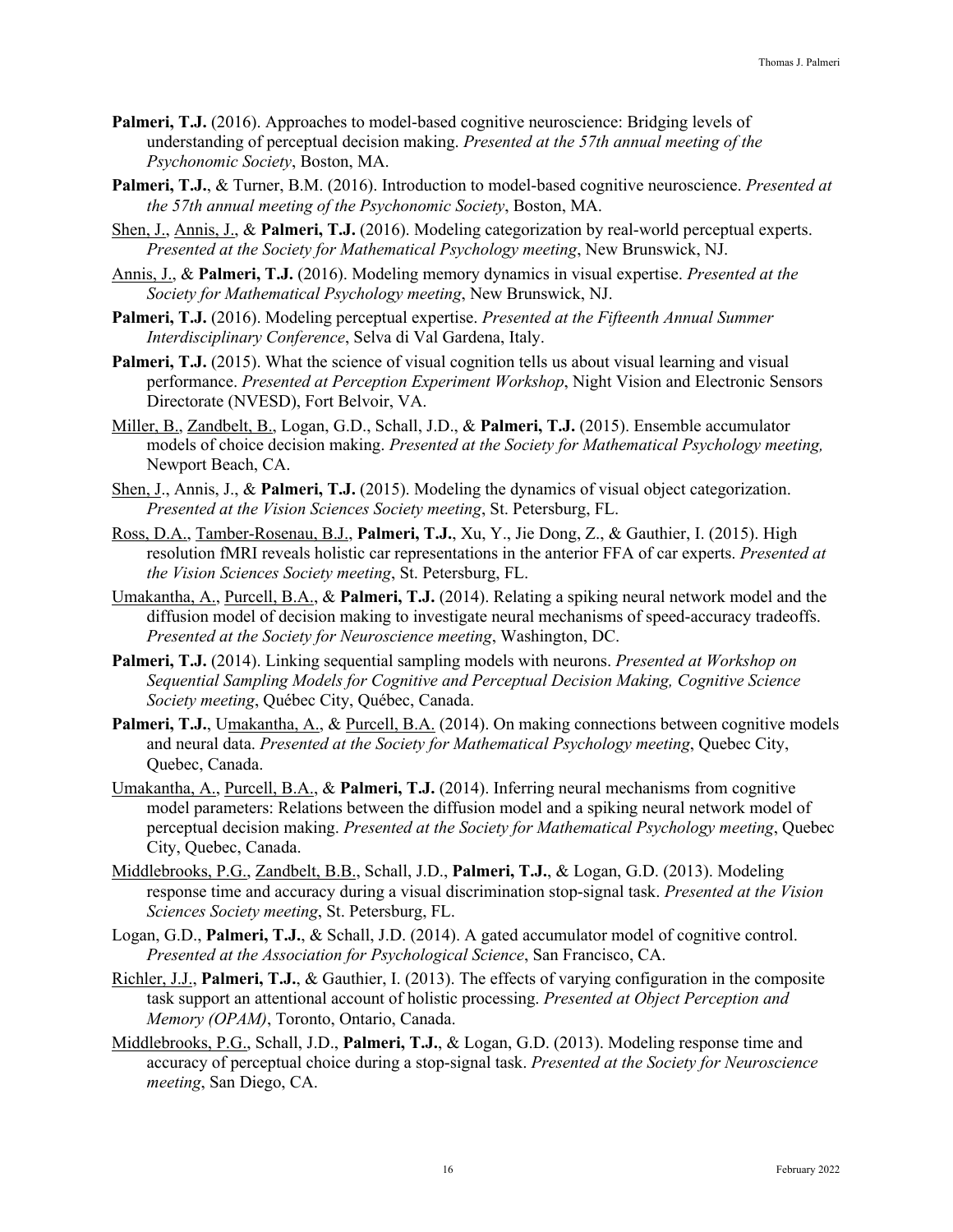- Zandbelt, B.B., Schall, J.D., **Palmeri, T.J.**, & Logan, G.D. (2013). Modeling response time and accuracy during a stop-signal task: Stimulus-response choice. *Presented at the Society for Neuroscience meeting*, San Diego, CA.
- **Palmeri, T.J.** (2013). Linking cognitive and neural levels in perceptual decision making. *Presented at Interfacing Models with Brain Signals to Investigate Cognition*, UC Irvine, CA.
- Shen, J., & **Palmeri, T.J.** (2013). The perception of a face is greater than the sum of its parts. *Presented at the 9th Asia-Pacific Conference on Vision (APCV 2013)*. Suzhou, China.
- Palmeri, T.J., Purcell, B.A., Schall, J.D., & Logan, G.D. (2013). Modeling neural dynamics and behavioral dynamics of perceptual decision making. *Presented at a symposium on Joint Modeling of Neural and Behavioral Data at the Society for Mathematical Psychology*, Potsdam, Germany.
- Palmeri, T.J., Purcell, B.A., Schall, J.D., & Logan, G.D. (2013). Cognitive and neural models of perceptual decisions. *Presented at the Twelfth Annual Summer Interdisciplinary Conference*, Cortina d'Ampezzo, Italy.
- Zandbelt, B.B., Purcell, B.A., **Palmeri, T.J.**, Logan, G.D., Schall, J.D. (2012). E pluribus unum: Out of many accumulators one response time. *Presented at the Society for Neuroscience meeting*.
- Folstein, J.R., Newton, A., Van Gulick, A.B., **Palmeri, T.J.**, Gauthier, I. (2012). Category learning causes long-term enhancement of relevant object dimensions: a multivoxel pattern analysis at 7T. *Presented at the Society for Neuroscience meeting*.
- Palmeri, T.J., Purcell, B.A., Schall, J.D., & Logan, G.D. (2012). From salience to saccades: Multiplealternative gated stochastic accumulator model of visual search. *Presented at the Eleventh Annual Summer Interdisciplinary Conference*, Cala Gonone, Sardinia, Italy
- Mack, M.L., & **Palmeri, T.J.** (2012). Uncovering the time course of categorization with objectsubstitution masking. *Presented at the 12th Annual meeting of the Vision Science Society*, Naples, FL.
- Folstein, J.R., Newton, A., Van Gulick, A.B., **Palmeri, T.J.**, & Gauthier, I. (2012). Category learning causes long-term changes to similarity gradients in the ventral stream: A multivoxel pattern analysis at 7T. *Presented at the 12th Annual meeting of the Vision Science Society*, Naples, FL.
- Yamaguchi, M., Logan, G.D., **Palmeri, T.J.**, & Schall, J.D. (2012). On the "site" and "source" of saccadic countermanding: Reformulations of the interactive race model. *Presented at Computational and Systems Neuroscience (COSYNE) 2012*, Salt Lake City, UT.
- Ross, D.A., Deroche, M., & **Palmeri, T.J.** (2011). Exemplar-based and norm-based accounts of face adaptation. *Presented at the 52nd annual meeting of the Psychonomic Society,* Seattle, WA.
- Purcell, B.A., Schall, J.D., Logan, G.D., **Palmeri, T.J.** (2011) Gated stochastic accumulator model of visual search. *Presented at the Sixteenth Annual Meeting of the European Conference on Eye Movements*, Marseille, France.
- Mack, M.L., & Palmeri, T.J. (2011). Unraveling ultra-rapid categorization. Presented at the 11<sup>th</sup> Annual *meeting of the Vision Science Society*, Naples, FL.
- Ross, D.A., Deroche, M., & **Palmeri, T.J.** (2011). Face adaptation: Comparing norm-based and exemplar-based models. *Presented at the 11th Annual meeting of the Vision Science Society*, Naples, FL.
- Folstein, J.R., Gauthier, I., & **Palmeri, T.J.** (2011). Integral dimensions can be differentiated in dimensional but not polar morphspaces. *Presented at the 11th Annual meeting of the Vision Science Society*, Naples, FL.
- Harrison, S.A., Richler, J.J., Mack, M.L., **Palmeri, T.J.**, Hayward, W., & Gauthier, I. (2011). The complete design lets you see the whole picture: Differences in holistic processing contribute to other-race and face-inversion effects. *Presented at the 11th Annual meeting of the Vision Science Society*, Naples, FL.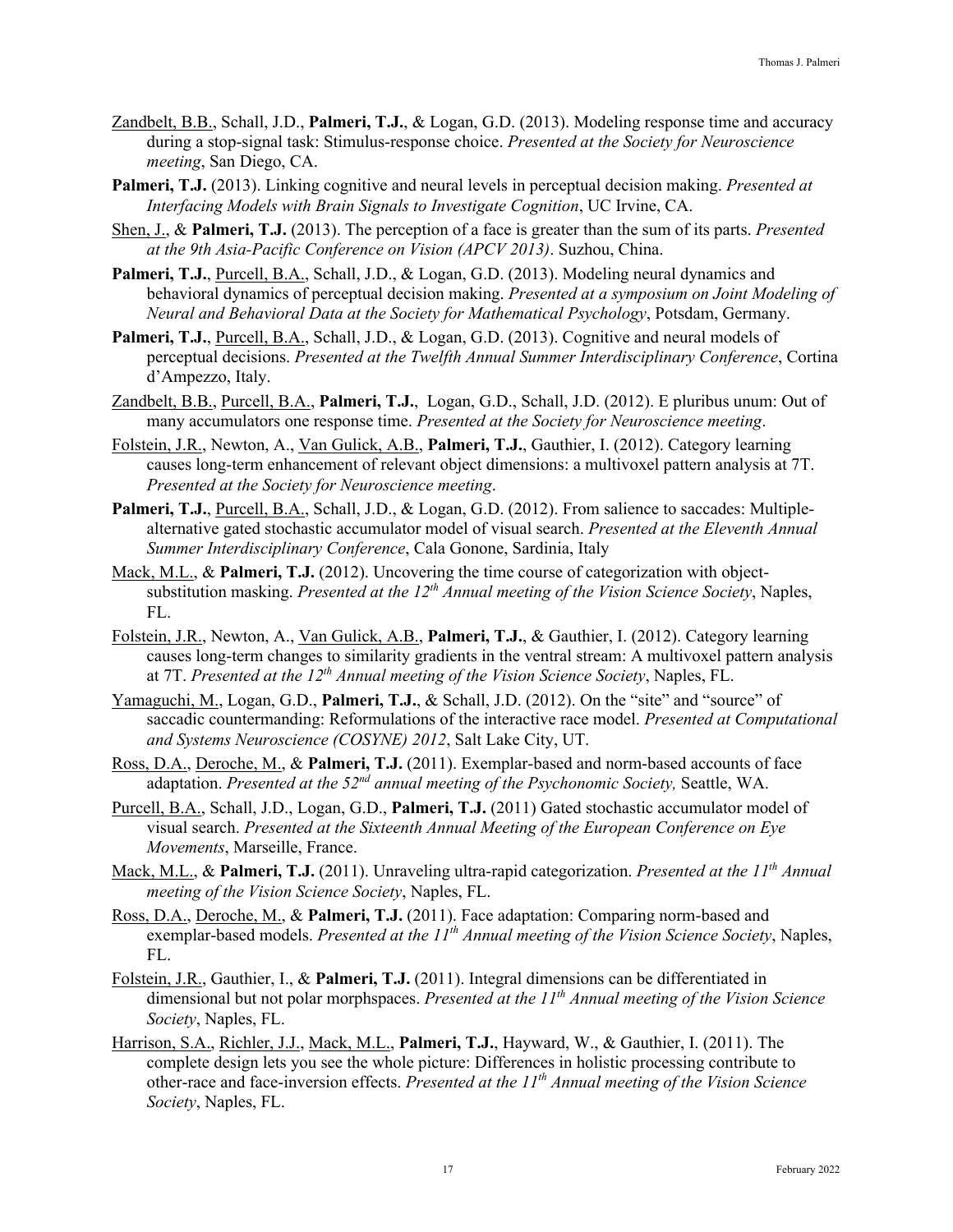- Purcell, B.A., Heitz, R.P., Schall, J.D., Logan, G.D., & **Palmeri, T.J.** (2011). Multiple-accumulator model of decision making during visual search. *Presented at Computational and Systems Neuroscience (COSYNE) 2011*, Salt Lake City, UT.
- Mack, M.L., Richler, J.J., Polyn, S., & **Palmeri, T.J.** (2010). Modeling effects of object naming on longterm object recognition memory. *Presented at the 18th annual Object Perception, Attention, and Memory (OPAM) meeting*, St. Louis, MO.
- **Palmeri, T.J.**, Purcell, B.A., Heitz, R.P., Schall, J.D., Logan, G.D. (2010). Neurally-constrained multiple-accumulator model of perceptual decision making. *Presented at the 51st annual meeting of the Psychonomic Society,* St. Louis, MO.
- Folstein, J.R., **Palmeri, T.J.**, & Gauthier, I. (2010). Category learning stretches diagnostic shape dimensions in human visual cortex. *Presented at the Society for Neuroscience Conference*. San Diego, CA.
- Purcell, B.A., Heitz, R.P., Schall, J.D., Logan, G.D., **Palmeri, T.J.** (2010). Multiple-accumulator model of decision making during visual search. *Presented the Society for Neuroscience Conference*. San Diego, CA.
- Richler, J.J., Gauther, I., & **Palmeri, T.J.** (2010). Automaticity of basic-level categorization accounts for naming effects in recognition memory. *Presented at the Canadian Society for Brain Behavior and Cognitive Science.* Dalhousie University, Halifax, NS.
- Mack, M.L., & **Palmeri, T.J.** (2010). Speed of categorization: A priority for people? *Presented at the 10<sup>th</sup> Annual meeting of the Vision Science Society,* Naples, FL.
- Wilimzig, C., **Palmeri, T.J.**, Logan, G.D., & Schall, J.D. (2010). Toward an interactive race model of double-step saccades. Presented at the 10<sup>th</sup> Annual meeting of the Vision Science Society, Naples, FL.
- Folstein, J.R., Gauthier, I., & **Palmeri, T.J.** (2010). Not all spaces stretch alike: How the structure of morphspaces constrains the effect of category learning on shape perception. *Presented at the 10th Annual meeting of the Vision Science Society,* Naples, FL.
- Mack, M.L., & **Palmeri, T.J.** (2009). Are detection and categorization tightly coupled? *Presented at the 50th annual meeting of the Psychonomic Society,* Boston, MA.
- Richler, J.J., Mack, M.L., Gauthier, I., & **Palmeri, T.J.** (2009). What makes face recognition holistic: Insights from models. *Presented at the Thirty-First Annual Meeting of the Cognitive Science Society*, Amsterdam, The Netherlands*.*
- Purcell, B.A., Heitz, R.P., Cohen, J.Y., Schall, J.D., Logan, G.D., & **Palmeri, T.J.** (2009). Using neurophysiology to explore discrete versus continuous flow models of perceptual decision making. *Presented at the 2009 meeting of the Society for Mathematical Psychology*, Amsterdam.
- Richler, J.J., Mack, M.L., Gauthier, I., & **Palmeri, T.J.** (2009). What makes face recognition holistic: Insights (or not) from models and MSDA. *Presented at the 2009 meeting of the Society for Mathematical Psychology*, Amsterdam.
- **Palmeri, T.J.** (2009). Neurally-constrained model of perceptual decision making. *Presented at the Copenhagen Colloquium*, Center for Visual Cognition, University of Copenhagen.
- Folstein, J.R., Gauthier, I., Green, J.L., & **Palmeri, T.J.** (2009). An effect of mere exposure on visual category learning. *Presented at the 9th Annual meeting of the Vision Science Society*, Naples, FL.
- Wong, A.C.-N., **Palmeri, T.J.**, Rogers, B.P., Gore, J.C., Gauthier, I. (2009). Experience can determine category selectivity in the visual system. *Presented at the 9th Annual meeting of the Vision Science Society*, Naples, FL.
- Purcell, B.A., Cohen, J.Y., Heitz, R.P., Schall, J.D., Logan, G.D., & **Palmeri, T.J.** (2009). Developing a neuromimetic accumulator model of perceptual decisions. *Presented at the 9th Annual meeting of the Vision Science Society*, Naples, FL.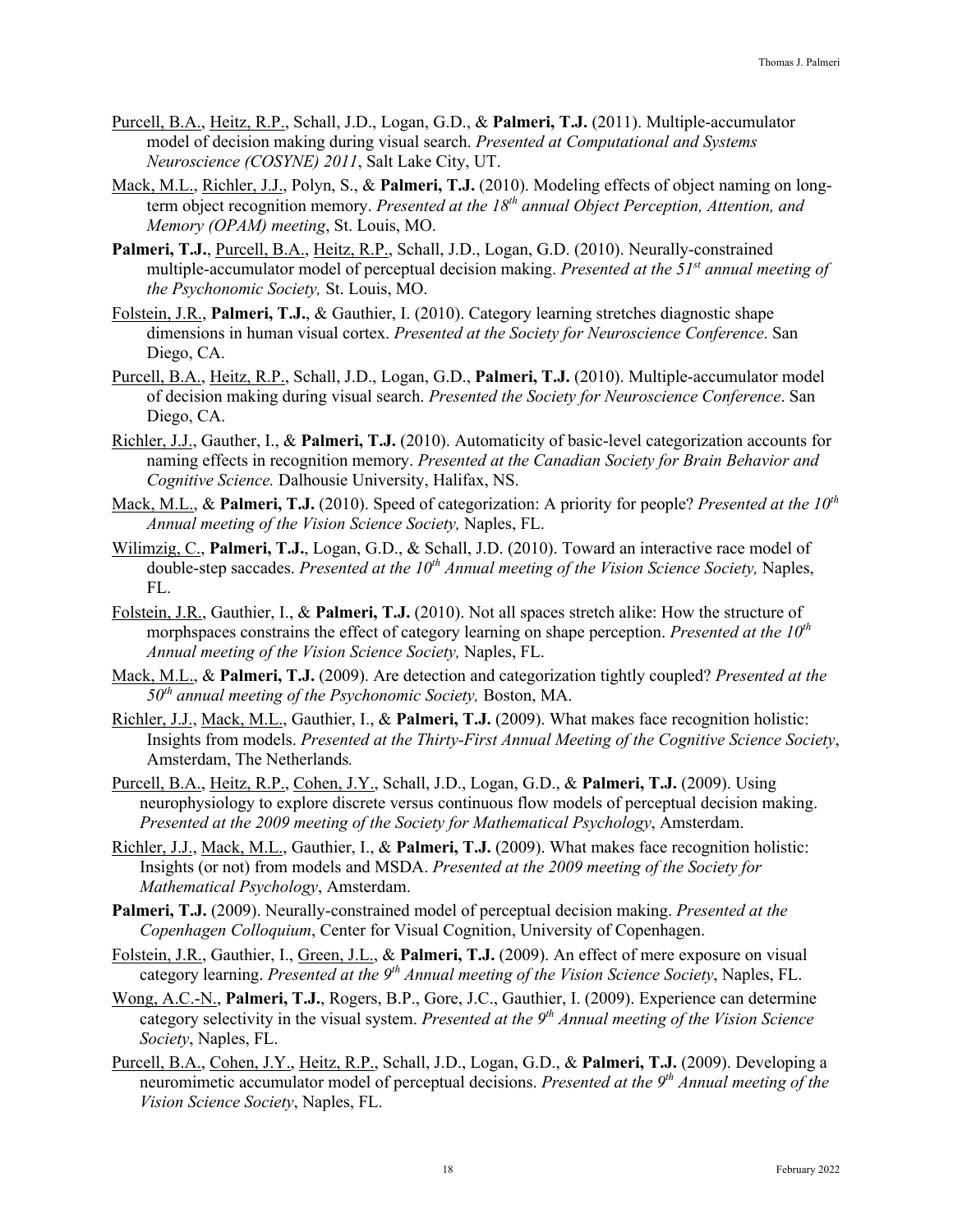- Palmeri, T.J., Purcell, B.A., Schall, J.D., Logan, G.D., Heitz, R.P., Cohen, J.Y. (2009). Neural basis of stochastic accumulator models of perceptual decision making. *Presented at the 2009 Annual Interdisciplinary Conference*, Jackson Hole, WY.
- **Palmeri, T.J.** (2008). Automaticity, categorization, and perceptual expertise. *Invited presentation at the Conference on Perceptual Learning, Motor Learning, and Automaticity.* Netherlands Institute for Neuroscience, Amsterdam.
- Richler, J.J., Mack, M.L., Gauthier, I., & **Palmeri, T.J.** (2008). The time-course of holistic processing of faces. *Presented at the 16th annual Object Perception, Attention, and Memory (OPAM) meeting*, Chicago, IL
- Mack, M.L., & **Palmeri, T.J.** (2008). Objects in scenes: Is one system enough? *Presented at the 16th annual Object Perception, Attention, and Memory (OPAM) meeting*, Chicago, IL
- Palmeri, T.J., Purcell, B., Cohen, J.Y., Heitz, R.P., Schall, J.D., & Logan, G.D. (2008). Stochastic accumulator model of saccade response time and neurophysiology. *Presented at the 49th annual meeting of the Psychonomic Society,* Chicago, IL.
- Boucher, L., Logan, G.D., **Palmeri, T.J.**, & Schall, J.D. (2008). The effect of instruction on response inhibition. *Presented at the Society for Neuroscience Conference,* Washington, DC.
- Nelson, M.J., Boucher, L., Logan, G.D., **Palmeri, T.J.**, & Schall, J.D. (2008). Nonstationarity of saccade response time in stopping and stepping tasks. *Presented at to the Society for Neuroscience Conference,* Washington, DC.
- Pouget, P., Logan, G.D., **Palmeri, T.J.**, Boucher, L., Paré, M., & Schall, J.D. (2008). Neural basis of adaptive response time adjustment in saccade countermanding. *Presented at to the Society for Neuroscience Conference,* Washington, DC.
- Purcell, B., Heitz, R.P., Cohen, J.Y., Logan, G.D., Schall, J.D., & **Palmeri, T.J.** (2008). Modeling interactions between visually-responsive and movement-related neurons in FEF during saccade visual search. *Presented to the 8th Annual meeting of the Vision Science Society*, Naples, FL.
- Wong, A.,C.-N., **Palmeri, T.J.,** & Gauthier, I. (2008). Individuation training but not categorization training leads to configural processing of non-face objects. *Presented at the 8th Annual meeting of the Vision Science Society*, Naples, FL.
- Mack, M.L., & **Palmeri, T.J.** (2008). Dissociating detection and categorization: As soon as you know it is there, you don't necessarily know what it is. *Presented at the 8<sup>th</sup> Annual meeting of the Vision Science Society*, Naples, FL.
- Pearson, L.R., Logan, G.D., Schall, J.D., & **Palmeri, T.J.** (2007). Accumulator race models of search target step performance. *Presented at the Society for Neuroscience Conference*, Atlanta, GA.
- Nelson, M.J., Boucher, L., Murthy, A., Thompson, K.G., Logan, G.D., **Palmeri, T.J.**, & Schall, J.D. (2007). Executive control of search-step saccade performance investigated through trial history. *Presented at the Society for Neuroscience Conference*, Atlanta, GA.
- Boucher, L., Logan, G.D., **Palmeri, T.J.**, & Schall, J.D. (2007). Interactive race model of the stopping mechanism for combined eye and hand movements. *Presented at the Society for Neuroscience Conference*, Atlanta, GA.
- Palmeri, T.J., Mack, M.L., Wong, A.C.-N., & Gauthier, I. (2007). The time-course of detecting, categorizing, and identifying objects. *Presented at the joint meeting of the EPS and Psychonomic Society*, Edinburgh, Scotland.
- Palmeri, T.J., Gauthier, I., Schunn, C., Bruer, J.T., McClelland, J.L., & Goldstone, R.L. (2007). Making extra- and intra-disciplinary collaborations work. *Symposium presented at the 2007 meeting of the Cognitive Science Society*, Nashville, TN.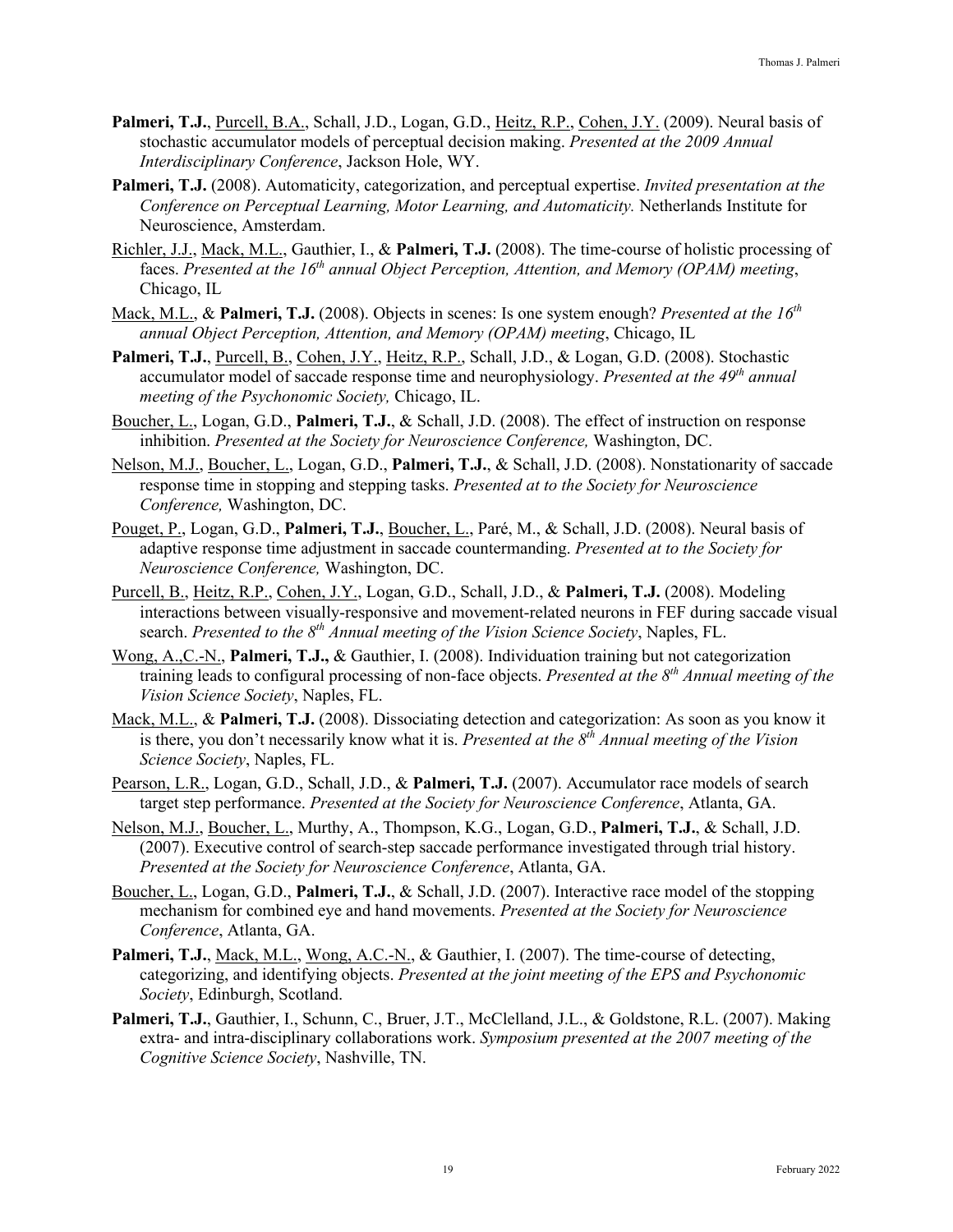- Mack, M.L., Richler, J.J., Gauthier, I., & **Palmeri, T.J.** (2007). Comparing the loci of holistic processing in people and models. *Presented at the 7th Annual Meeting of the Vision Science Society*, Sarasota, FL.
- Cheung, O.S., Richler, J., **Palmeri, T.J.**, & Gauthier, I. (2007). Revisiting the role of spatial frequencies in the holistic processing of faces. *Presented at the 7th Annual Meeting of the Vision Science Society*, Sarasota, FL.
- **Palmeri, T.J.**, Mack, M., Wong, A.C.-N., & Gauthier, I. (2006). The time-course of detection, categorization, and identification. *Presented at the 47th Annual Meeting of the Psychonomic Society*, Houston, TX.
- Boucher, L., Logan, G.D., **Palmeri, T.J.**, & Schall, J.D. (2006). Modeling trial history of saccade countermanding. *Presented at the Society for Neuroscience Conference*, Atlanta, GA.
- Mack, M., Wong, A.C.N., Gauthier, I., & **Palmeri, T.J.** (2006). The time-course of visual object detection and categorization. *Presented at the 6th Annual Meeting of the Vision Science Society*, Sarasota, FL.
- Richler, J., Gauthier, I., Wenger, M., & **Palmeri, T.J.** (2006). Holistic processing for faces: Bridging paradigms. *Presented at the 6th Annual Meeting of the Vision Science Society*, Sarasota, FL.
- **Palmeri, T.J.**, Camalier, C.R., Boucher, L., Schall, J.D., & Logan, G.D. (2005). Stochastic models of neurophysiology and behavior of visually guided saccades. *Presented at the First Annual Computational Cognitive Neuroscience Conference*, Washington, DC.
- Mebane, M.W., **Palmeri, T.J.**, Schall, J.D., & Logan, G.D. (2005). Testing the Neural Theory of Visual Attention: Mixture distributions of neural activity. *Presented at the Society for Neuroscience Conference*, Washington, DC.
- Camalier, C.R., Gotler, A., Murthy, A., Thompson, K.G., Schall, J.D., **Palmeri, T.J.**, & Logan, G.D. (2005). Race analysis of double step and search step saccade performance. *Presented at the Society for Neuroscience Conference*, Washington, DC.
- **Palmeri, T.J.** (2005). Computational modeling of the development of perceptual expertise. *Invited presentation at the 2005 meeting of TENNET*, Montreal, Canada.
- Schall, J.D., Boucher, L., Logan, G.D., & **Palmeri, T.J.** (2005). Choice, decision and action investigated with visually guided saccades. *Presented at the Neurobiology of Decision Making meeting*, Cold Springs Harbor Laboratory, Cold Springs Harbor, NY.
- **Palmeri, T.J.** (2005). Stochastic models of executive control in monkeys and humans. *Presented at the NSF Workshop on Collaborative Research in Computational Neuroscience*, Washington, DC.
- Wong, A.C.-N., **Palmeri, T.J.**, Gauthier, I., & Tanaka, J.W. (2005). The time-course of basic- and subordinate-level categorization. *Presented at the 5th Annual Meeting of the Vision Science Society*, Sarasota, FL.
- Boucher, L., Stuphorn, V., Logan, G.D., **Palmeri, T.J.**, & Schall, J.D. (2004). Dissecting the stop process: Eye-hand coordination in a stop task. *Presented at the Society for Neuroscience Conference*, San Diego, CA.
- Schall, J.D., Boucher, L., Logan, G.D., & Palmeri, T.J. (2004). An interactive race model of countermanding. *Presented at the Society for Mathematical Psychology*, Ann Arbor, MI.
- **Palmeri, T.J.** (2004). Categorization and amnesia. *Presented at the Second Annual Summer Interdisciplinary Conference*, Cavalese, Italy.
- Boucher, L., Logan, G.D., **Palmeri, T.**, & Schall, J.D. (2004). An interactive race model of countermanding saccades. *Presented at the 2004 Computational and Systems Neuroscience Conference at Cold Spring Harbor in the Spring*.
- Flanery, M.A., & **Palmeri, T.J.** (2003). Using fMRI to examine representational shifts during category learning. *Presented at the 44th Annual Meeting of the Psychonomic Society*, Vancouver, BC.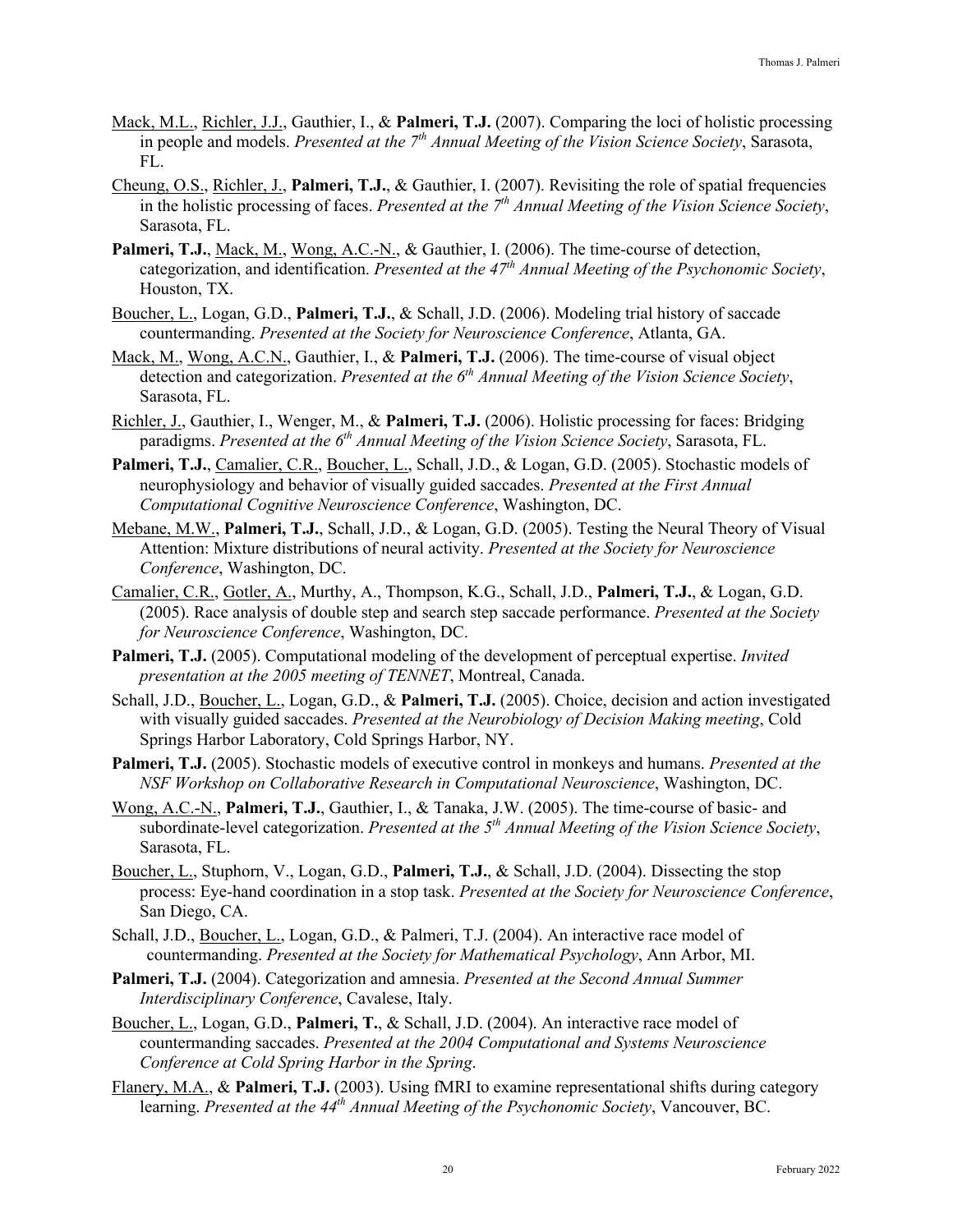- Boucher, L., Logan, G.D., **Palmeri, T.**, & Schall, J.D. (2003). An interactive race model of countermanding saccades. *Presented at the Society for Neuroscience Conference*.
- Logan, G.D., Palmeri, T.J., & Vickery, T. (2003). An instance theory of attention and memory in visual search. *Presented at the Munich Symposium on Visual Search*, Holzhausen, Germany.
- Palmeri, T.J., <u>Kim, C.-Y.</u>, Blake, R., Marois, R., Guttman, S., & Vickery, T. (2003). The perceptual reality of synesthetic colors and their interactions with real colors. *Presented at the 3rd Annual Meeting of the American Synesthesia Association*, New York.
- Kim, C.-Y., Blake, R.B., **Palmeri, T.J.**, Marois, R., & Whetsell, W. (2003). Synesthetic colors act like real colors and interact with real colors. *Presented at the 3rd Annual Meeting of the Vision Sciences Society*, Sarasota, FL.
- Palmeri, T.J., Logan, G.D., Schall, J., & Vickery, T. (2002). Tests of an instance theory of attention and memory. *Presented at the 43rd Annual Meeting of the Psychonomic Society*, Kansas City, MO.
- **Palmeri, T.J.**, & Johansen, M.K (2001, July). Representational shifts in category learning. *Presented at the 2001 International Conference on Memory*, Valencia, Spain.
- Blake, R.B., **Palmeri, T.J.**, Marois, R., & Whetsell, W.O. (2001). Visual binding of synesthetic colors to achromatic forms. *Presented at the 1st Annual Meeting of the Vision Sciences Society*, Sarasota, FL.
- Flanery, M.A., & **Palmeri, T.J.** (2001). fMRI studies of perceptual and probabilistic categorization. *Presented at the Cognitive Neuroscience Society Meeting*.
- Palmeri, T.J., & Flanery, M.A. (2000). Category knowledge acquired during categorization testing. *Presented at the 41st Annual Meeting of the Psychonomic Society*, New Orleans, LA.
- Jenkins, L., Corbett, A.M., Allison, E.S., & **Palmeri, T.J.** (2000). Age and exemplar similarity in automaticity. *Presented at the 2000 Meeting of Cognitive Aging*, Atlanta, GA.
- Flanery, M.A., Shelton, A.L., **Palmeri, T.J.**, Morgan, V.L., Price, R.R., & Pickens, D.R (2000). A functional brain imaging study of perceptual categorization. *Presented at the Cognitive Neuroscience Society Meeting*.
- Flanery, M.A., Shelton, A.L., **Palmeri, T.J.**, Morgan, V.L., Price, R.R., & Pickens, D.R (1999). Functional brain imaging of novel object classification. *Presented at 7th Annual Workshop on Object Perception and Memory*, Los Angeles, CA.
- **Palmeri, T.J.**, & Johansen, M.K. (1999). Prototypes, rules, and instances in category learning. *Presented at the 40th Annual Meeting of the Psychonomic Society*.
- **Palmeri, T.J.**, & Flanery, M.A. (1999). Learning about categories in the absence of training: Profound amnesia and the relationship between perceptual categorization and recognition memory. *Presented at the Cognitive Neuroscience Society Meeting*.
- **Palmeri, T.J.** (1998). An exemplar-based diffusion model of perceptual categorization. *Presented at the 39th Annual Meeting of the Psychonomic Society*.
- Grossman, E., Blake, R., & **Palmeri, T.J.** (1998). Motion perception at scotopic light levels. *Presented at the 1998 meeting of the Association for Research in Vision and Ophthalmology (ARVO)*, Fort Lauderdale, FL.
- **Palmeri, T.J.** (1997). An exemplar-based random walk model of perceptual categorization. *Presented at the Interdisciplinary Workshop On Similarity And Categorisation*, Edinburgh, Scotland: University of Edinburgh.
- **Palmeri, T.J.** (1997). An exemplar-based random walk model of visual attention. *Presented at the 38th Annual Meeting of the Psychonomic Society*.
- Nosofsky, R.M., Alfonso-Reese, L., Cohen, A., & **Palmeri, T.J.** (1997). Tests of an exemplar model for predicting categorization and same-different response times. *Presented at the Society for Mathematical Psychology 1997 Annual Meeting*, Indiana University.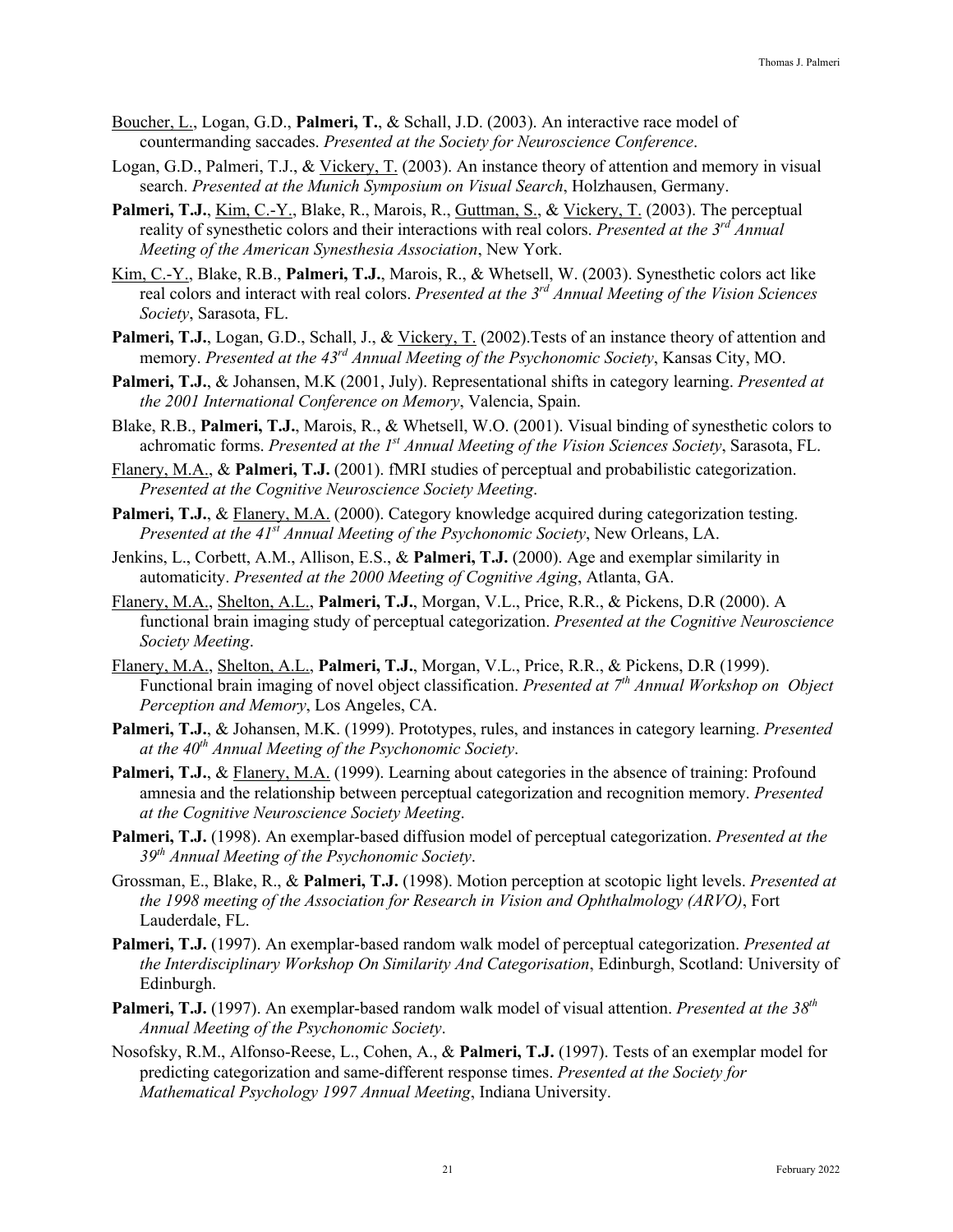- **Palmeri, T.J.** (1997). Predicting response time distributions in speeded classification tasks. *Presented at the Society for Mathematical Psychology 1997 Annual Meeting*, Indiana University.
- Palmeri, T.J., & Nosofsky, R.M. (1996). Prototypes and ideal points in perceptual categorization. *Presented at the 37th Annual Meeting of the Psychonomic Society*.
- **Palmeri, T.J.** (1996). Exemplar similarity and the development of automaticity. *Presented at the Society for Mathematical Psychology 1996 Annual Meeting*, UNCCH.
- Nosofsky, R.M., & **Palmeri, T.J.** (1996). Comparing exemplar-retrieval and decision-bound models of speeded classification. *Presented at the Society for Mathematical Psychology 1996 Annual Meeting*, UNCCH.
- Nosofsky, R.M., & **Palmeri, T.J.** (1995). Exemplar-based random-walk model of speeded classification. *Presented at the Society for Mathematical Psychology 1995 Annual Meeting*, Irvine, CA: UC Irvine.
- **Palmeri, T.J., & Nosofsky, R.M. (1994). Recognition memory for exceptions to the category rule.** *Presented at the Annual Indiana-Purdue Conference on Cognition*, Purdue University.
- Nosofsky, R.M., **Palmeri, T.J.**, & McKinley, S.C. (1993). Rule-plus-exception model of classification learning. *Presented at the 34th annual meeting of the Psychonomic Society*, Washington, DC.
- Palmeri, T.J., & Nosofsky, R.M. (1993). Generalizations by rule models and exemplar models of category learning. *Presented at the Fifteenth Annual Meeting of the Cognitive Science Society*, Boulder, CO: University of Colorado.
- Palmeri, T.J., & Nosofsky, R.M. (1993). Comparing models of classification learning: Acquisition of rule-based categories. *Presented at the Annual Indiana-Purdue Conference on Cognition*, Indiana University.
- Goldinger, S.D., **Palmeri, T.J.**, & Pisoni, D.B. (1992). Words and voices: Perceptual details are preserved in lexical representations. *Presented at the International Conference on Spoken Language Processing*, Banff, Alberta, Canada.
- Palmeri, T.J., Goldinger, S.D., & Pisoni, D.B. (1991). Continuous recognition memory for spoken words. *Presented at the Annual Indiana-Purdue Conference on Cognition*, Indiana University.

### **Dissertation**

- **Palmeri, T.J.** (1995). *Exemplar similarity and the development of automaticity*. Unpublished doctoral dissertation. Indiana University: Bloomington, IN.
- *Dissertation Committee* : Robert M. Nosofsky (chair), Robert L. Goldstone, John K. Kruschke, Richard M. Shiffrin, James T. Townsend

### **Press Coverage**

The Dallas Morning News, The Washington Post, The Wall Street Journal, The Observer International, The New York Times, Scientific American, Los Angeles Times, United Press International, Associated Press, CBC News, The Daily Telegraph (U.K.), Science et Vie, Denver Post, The Tennessean, The Hindustan Times, The Globe and Mail, abcnews.com, msnbc.com, wired.com, thirdage.com, psycport.com, dailypress.com, Vanderbilt News

### **Invited Talks and Colloquia**

Annual Meeting of TENNET, Australasian Cognitive Neuroscience Society Conference, Indiana University, Institute for Empirical Research in Economics at the University of Zurich, Max-Planck Institute for Biological Cybernetics, McMaster University, Melbourne University, Netherlands Institute for Neuroscience, Northeastern University, Perceptual Expertise Network, University of Buffalo, University College London, University of California at San Diego, University of California at Irvine, University of Copenhagen, University of Memphis, University of Minnesota, University of Newcastle, University of North Carolina Greensboro, University of Texas at Austin, University of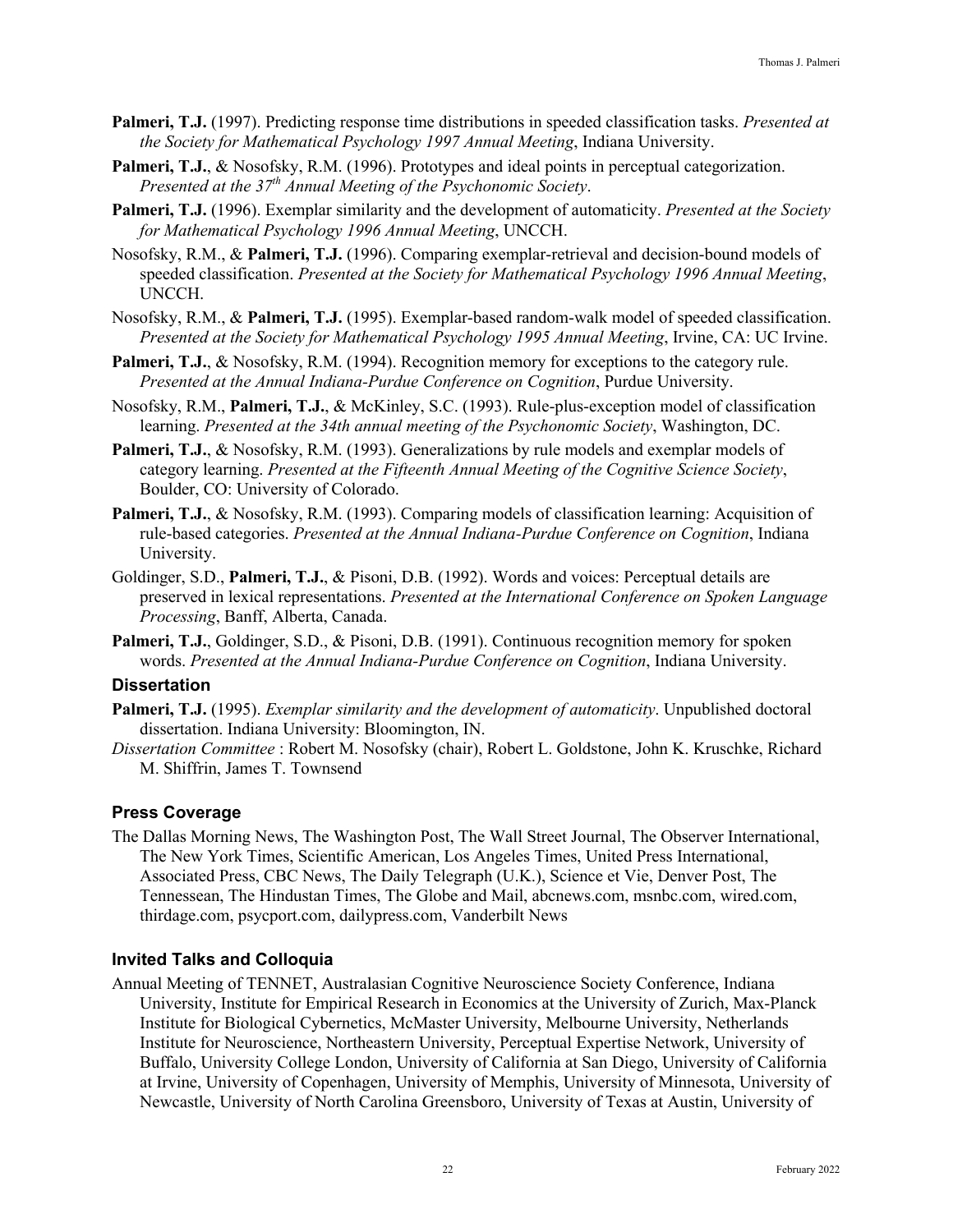Warwick, Vanderbilt Center for Quantitative Sciences, Vanderbilt Microbiology and Immunology Fall Retreat, Washington State University

## **Teaching Experience**

*Categories and Concepts* (Fall 2000; Spring 1997, 1998, 2000) *Categorization, Object Recognition, and Perceptual Expertise* (Fall 2002) *Cognitive Psychology* (Spring 2001, 2002) *Computational Modeling* (Fall 2005, 2008, 2011; Spring 2014, 2020) *Computational Neuroscience* (Fall 2021; Spring 2017, 2019) *Graduate Seminar in Cognition and Cognitive Neuroscience* (Fall 2000, 2002, 2003, 2008, 2009, 2010, 2011; Spring 1997, 2001, 2003, 2004, 2015) *Knowledge, Brain, and Culture* (Fall 2001; Spring 2004) *Models of Categorization* (Fall 1996, 1999) *Principles of Experimental Design* (Fall 1995, 1996, 1997, 1999, 2001, 2003, 2004, 2007; Spring 1996, 2006, 2007) *Research Seminar in Psychological Sciences* (Fall 2006-2010, 2014) *Scientific Computing for Psychological and Brain Sciences* (Fall 2012, 2014, 2016, 2018, 2020) *Scientific Computing Toolbox* (Fall 2011-2019) *Systems Neuroscience*, co-instructor (Fall 2005) *Thinking and Cognition* (Fall 1997; Spring 1999) *The Visual System*, co-instructor (Spring 2015-2017, 2019)

# **Graduate Student Committees**

PhD Committee Chair / co-Chair: Jason Chow (2018-present) Dr. Marci Flanery (1997-2005), now consultant in San Francisco Jinhyeok Jeong (2021-present) Dr. Michael Mack (2005-2011), now Assistant Professor of Psychology, University of Toronto Patrick Mundy (2010-2011), now working in Bloomington, IN Dr. Braden Purcell (2007-2013), postdoctoral fellow at NYU, now data scientist at SquareSpace Dr. Jennifer Richler (2005-2010), now senior editor at Nature Publishing Dr. Jianhong (May) Shen (2012-2018), now data scientist at Facebook Matthew Tillis (2019-2020) Dr. Alan Wong (2002-2007), now Associate Professor of Psychology, Chinese University of Hong Kong PhD Thesis Administrative Chair: Dr. Eric Emeric (2005-2010, official chair of Neuroscience thesis committee), now postdoctoral fellow, Johns Hopkins University Dr. Christian Luhmann (2001-2006, official chair), now Associate Professor of Psychology, University of Stony Brook Dr. Ken Sobel (1995-2000, official chair), now Associate Professor of Psychology, University of Central Arkansas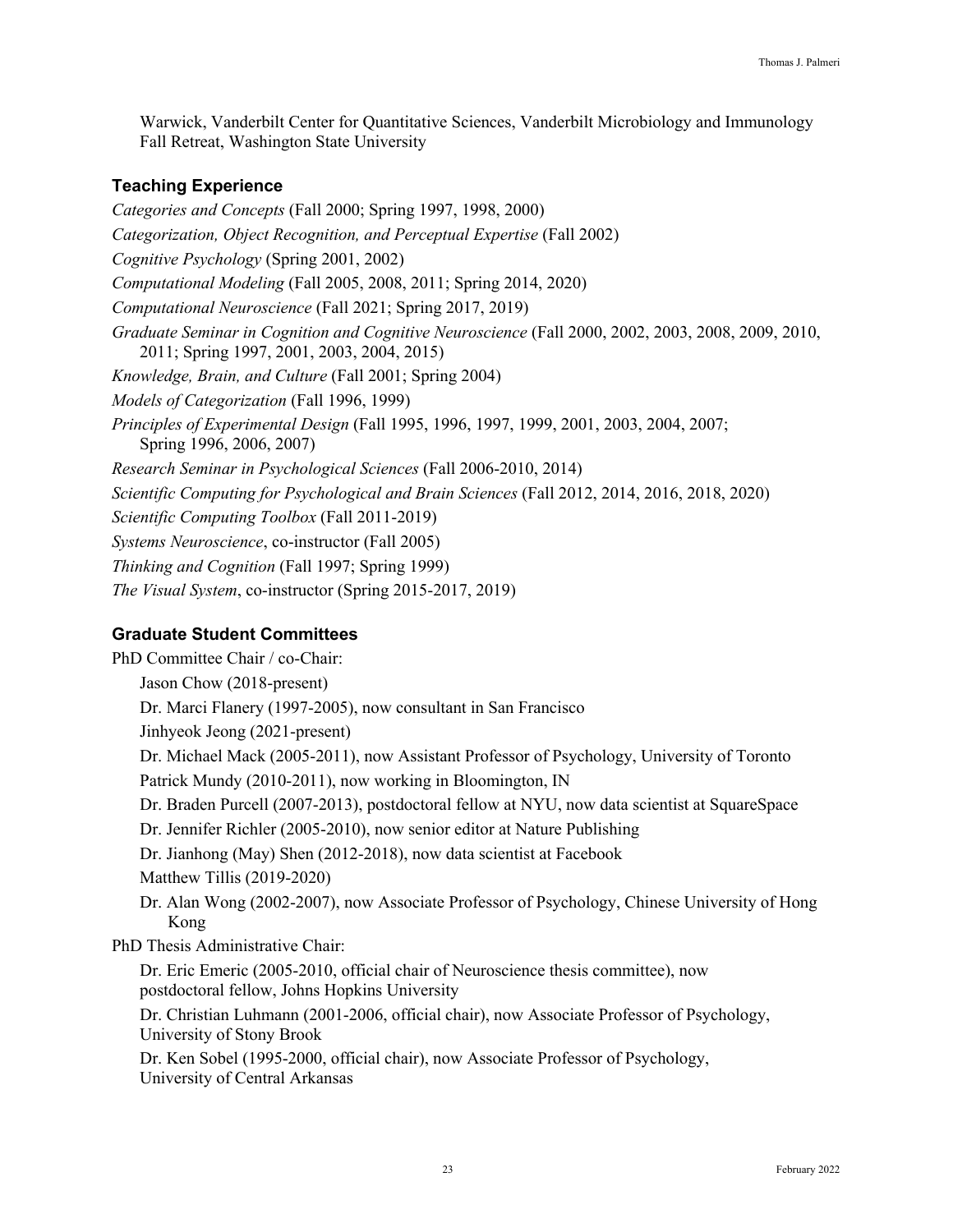Committee Member:

Michael Berkowitz (2005-2007)

Dr. Corrie Camalier (2004-2006), now Assistant Research Professor, Vanderbilt Medical Center Ting-Yun Chang (2021-present)

Dr. Kao-Wei Chua (2012-2017), now Postdoctoral Fellow at NYU

Dr. Ron Cobb (2002-2005), faculty member, Massachusetts School of Professional Psychology

Rebecca Cutler (2017-present)

Dr. Lewis Frey (1998-2003, Computer Science Department)

Dr. Marja Germans Gard (1998-2004), now artist

Dr. Emily Grossman (1997-2002), now Professor of Psychology, UC Irvine

Jordan Gunn (2021-present)

Dr. Stephenie Harrison (2011-2012)

Eeshan Hasan (2020-present)

Julia High (2002-2003), now engineer at MITRE

Dr. William Hudenko (2000-2004), now Assistant Professor, Dartmouth Medical School Hojin Jang (2017)

Dr. Min-Suk Kang (2003-2008), now postdoctoral fellow, Vanderbilt University

Dr. Chai-Youn Kim (2003-2006), now Assistant Professor of Psychology, Korea University

Dr. James Kragel (2012-2015), now postdoctoral fellow, University of Pennsylvania

Dr. Nana Landenberger (1999-2001)

Joshua McCluey (2014-2016)

Dr. N. Rankin Williams McGugin (2009-2011), now Research Assistant Professor, Vanderbilt University

Dr. Michael Mebane (2004-2006), economist in NY City after receiving doctorate in economics from Fordham University

Huiyuan Miao (2019-present)

Dr. Gayathri Narasimham (2000-2006, Department of Psychology and Human Development), now Lecturer in Psychology and Human Development, Vanderbilt University

Jeffrey Oliver (1996-1997), now in business

Andrew Palmer (1997-1998)

Cynthia Peng (2012)

Joshua Phillips (2004, Masters Degree Committee, Department of Computer Science)

Dr. Amy Shelton (1996-1999), now Associate Professor, Johns Hopkins University

Jennica Sherwood (2003-2004)

Dr. Darryl Schneider (2004-2008), now Associate Professor, Purdue University

Weidong Shi (1996-1999)

Dr. Moria Smoski (1996-1999), now Assistant Professor of Psychiatry, Duke University Medical Center

David Sprinzen (2014-2017, Integrative Neuroscience)

Dr. Rebecca St. Clair (2008-2012), now researcher at Verizon

Jisoo Sun (2020-present)

Dr. Mackenzie Sunday (2017-2019), now at Google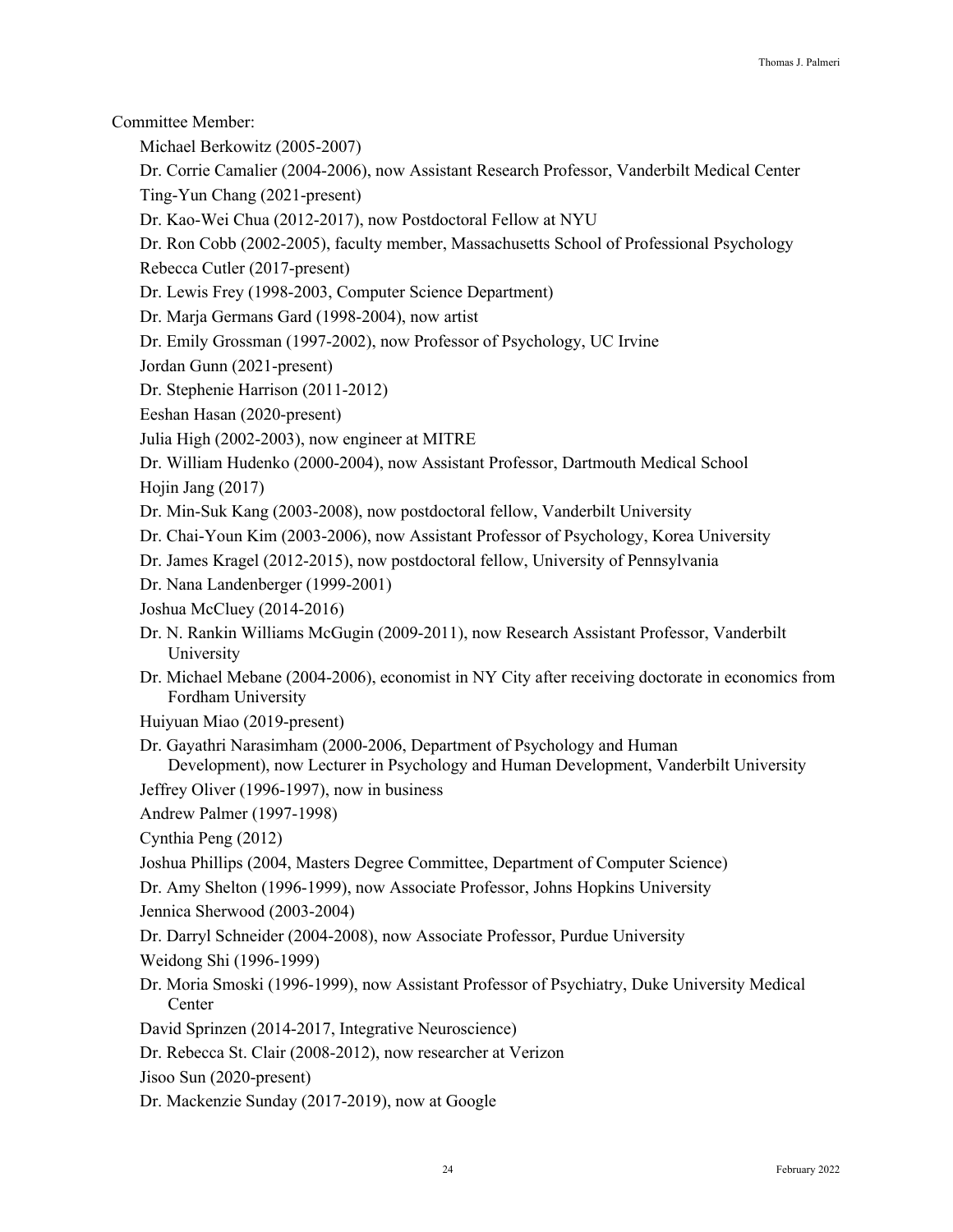- Dr. Tricia Thornton-Wells (2002-2005, Integrative Neuroscience), now Assistant Professor of Molecular Physiology & Biophysics and Biomedical Informatics, Vanderbilt Medical Center
- Dr. Ana Beth Van Gulick (2010-2014), now Postdoctoral Fellow, Carnegie Mellon University

Dr. Maggie Xiong (2002-2005), Director of Data Engineering at Huffington Post

Siyuan Yin (2015-2017)

External Examiner:

Dr. Erika W. Contini (2018, Macquarie University)

- Dr. David Sewell (2008, University of Western Australia), now Postdoctoral Fellow, University of Melbourne
- Dr. Prasanna Venkatesh (2017, Indian Institute of Science, Bengaluru, Karnataka, India), now Knowledge Officer, STEER Engineering
- Dr. Lee-Xieng Yang (2003, University of Western Australia), now Assistant Professor, Institute of Cognitive Science, National Cheng Kung University

### **Postdoctoral Fellows Supervised**

- Brandon Ally, K23 co-advisor (2011-2012), now Assistant Professor of Neurosurgery, University of Louisville School of Medicine, and co-Founder of SportsSense
- Jeffrey Annis, Postdoctoral Supervision (2014-2019), now Data Scientist at Vanderbilt Medical Center Giwon Bahg (arriving in 2021)
- Leanne Boucher, Joint Postdoctoral Supervision (2003-2008, NIH/NEI NRSA), now Associate Professor of Psychology, Nova Southeastern University
- Greg Cox, Joint Postdoctoral Supervision (2018-2021), now Assistant Professor of Psychology, University of Albany
- Linh Dang, Joint Postdoctoral Supervision (NRSA co-sponsor, 2014-2017)
- Stephen Denton, Postdoctoral Supervision (2011-2012), now working in industry
- Jonathan Folstein, Joint Postdoctoral Supervision (2007-2012, NIH/NEI NRSA), now Assistant Professor of Psychology, Florida State University
- Simon Lilburn (2021-present)
- Brent Miller, Joint Postdoctoral Supervision (2014-2018), now working in industry
- Lance Pearson, Joint Postdoctoral Supervision (2006-2007), was Director of Applied Analytics for the Philadelphia 76ers
- Jennifer Richler, Joint Postdoctoral Supervision (2010-2014), now Senior Editor at Nature Publishing
- David Ross, Joint Postdoctoral Supervision (2011-2014), now postdoctoral fellow, Department of Psychology, University of Massachusetts, Amherst
- Craig Sanders, Joint Postdoctoral Supervision (2018-2019), now Data Scientist, Lowes
- Mathieu Servant, Joint Postdoctoral Supervision (2016-2018), now Assistant Professor, Department of Psychology, Université de Bourgogne Franche-Comté
- Gabriel Tillman, Joint Postdoctoral Supervision (2017-2018), now Lecturer at the Australian College of Applied Psychology, Sydney, Australia
- James Yearsley, Joint Postdoctoral Supervision (2015-2017), now Lecturer at City University of London
- Bram Zandbelt, Joint Postdoctoral Supervision (2011-2014), now postdoctoral fellow at the Donders Institute for Brain, Cognition, and Behaviour, Nijmegen, The Netherlands